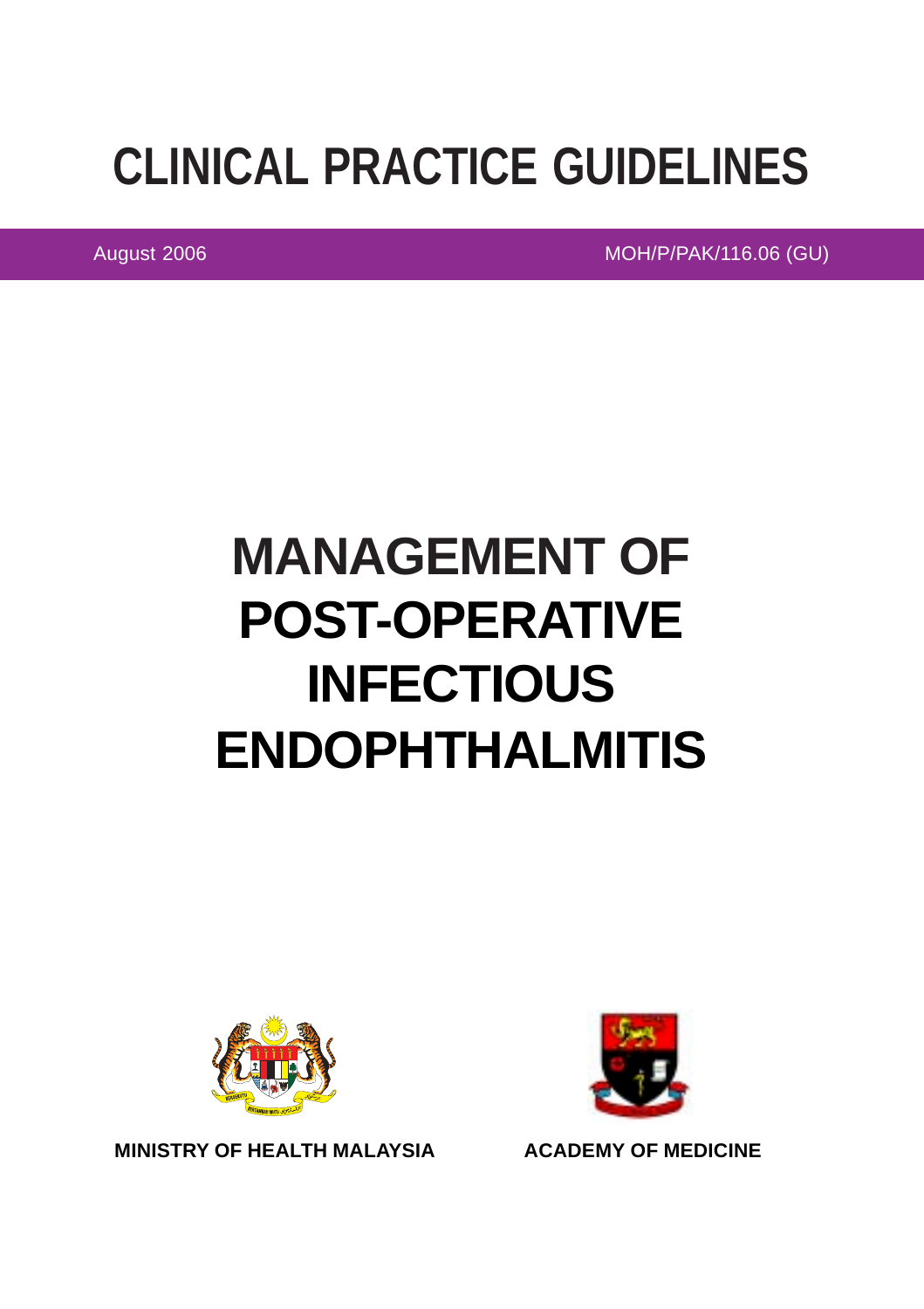#### **Statement of Intent**

This clinical practice guideline is meant to be a guide for clinical practice, based on the best available evidence at the time of development. Adherence to these guidelines may not necessarily ensure the best outcome in every case. Every health care provider is responsible for the management of his/her unique patient based on the clinical picture presented by the patient and the management options available locally.

## **Review of the Guidelines**

This guideline was issued in August 2006 and will be reviewed in August 2009 or sooner if new evidence becomes available.

CPG Secretariat c/o Health Technology Assessment Unit Medical Development Division Ministry of Health Malaysia Level 4, Block E1, Parcel E, Government Office Complex, 62590, Putrajaya.

Available on the following website : http//www.moh.gov.my http://www.acadmed.org.my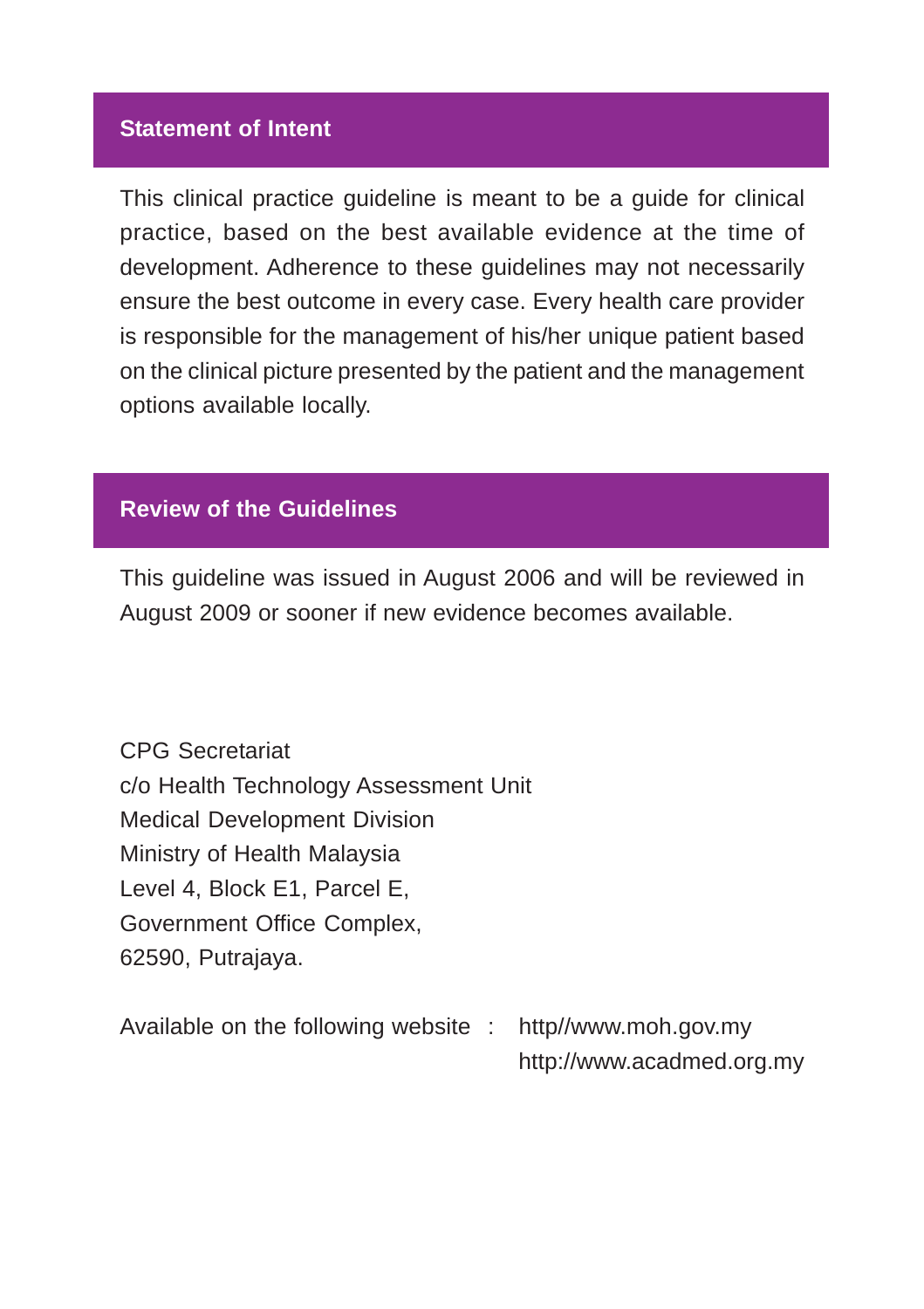# **GUIDELINE DEVELOPMENT AND OBJECTIVE**

### **Guideline Development**

Post-operative endophthalmitis, though infrequent, remains a serious and blinding complication following intraocular surgery. However, variations in the management of post-operative infectious endophthalmitis still exist amongst ophthalmologists in Malaysia. This national guideline has been compiled by a committee comprising of ophthalmologists, a pharmacist and a nursing officer from the public and private sector. It aims to present evidence-based recommendations as a guide for the prophylaxis and management of post-operative infectious endophthalmitis.

Relevant key words 'post-operative endophthalmitis', 'endophthalmitis', 'endophthalmitis AND causative organism', 'endophthalmitis AND prophylaxis', 'endophthalmitis AND infection control', 'endophthalmitis AND clinical features', 'endophthalmitis AND management' were used to generate literature from the following databases (PubMed), Cochrane Database of Systematic Reviews (CDSR), Database of Abstracts of Reviews and Cochrane Controlled Trial Register via OVID search engine. Searches were also manually done in non-indexed journals and "grey literature". Existing guideline, mainly the ESCRS Guidelines on prevention, investigation and management of post-operative endophthalmitis was included as reference. The experience and knowledge of the CPG development group was also considered when formulating the guideline.

Assessment of the evidence was conducted independently by individual members and discussed as a group before decisions were made. In each area considered, the best evidence available was given more weightage. Less well designed studies were either merely mentioned or excluded unless they added a different perspective. Related articles were selected and out of these, relevant articles were chosen and graded using the modified version of the Catalonian Agency for Health Technology Assessment and Research (CAHTAR) model. The grading of recommendations was modified from the Scottish Intercollegiate Guideline Network (SIGN).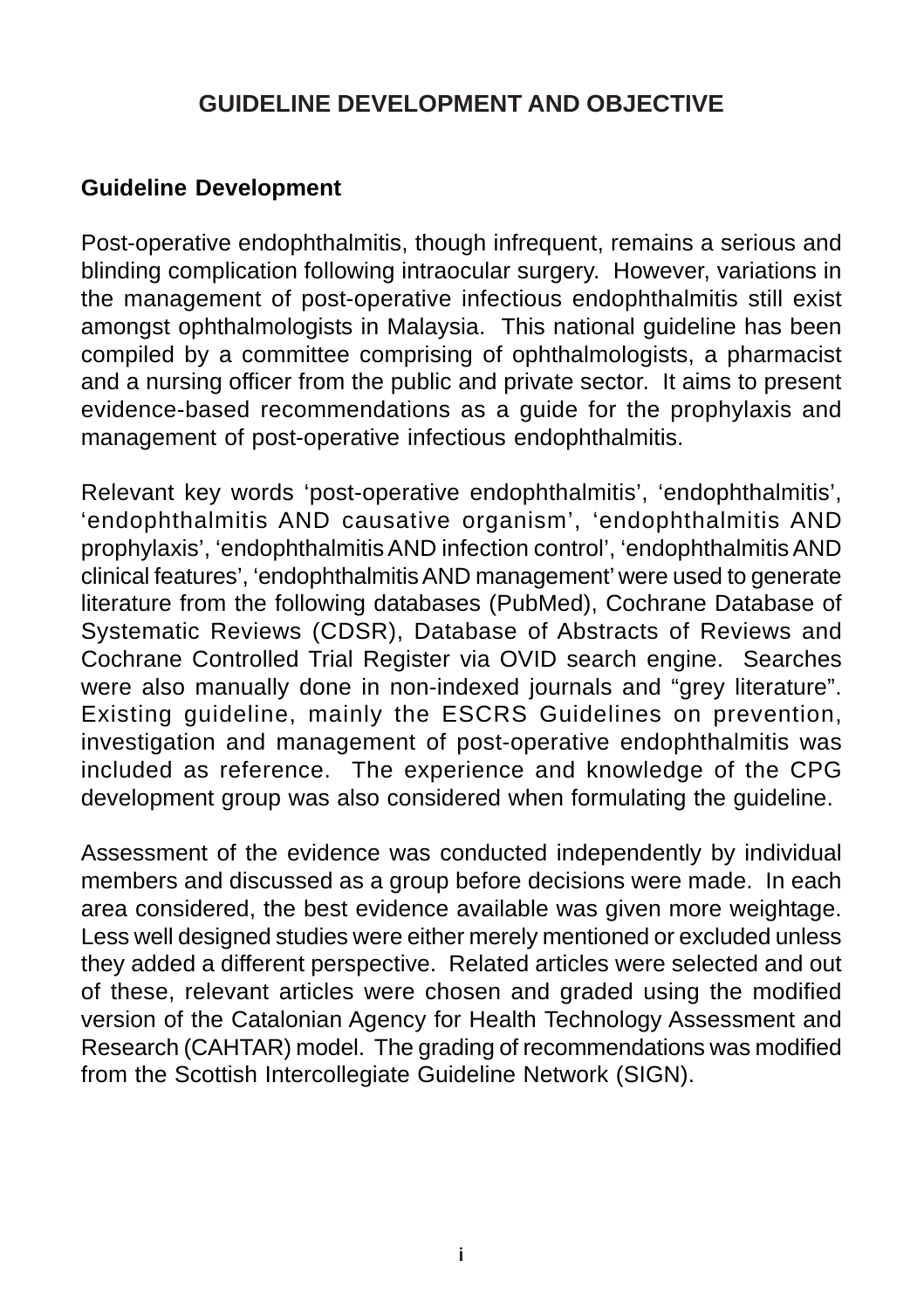## **Objective**

To provide guidelines to ophthalmic surgeons in the prophylaxis and treatment of post-operative infectious endophthalmitis based on best available evidence.

## **Clinical Questions**

The clinical questions of these guidelines are:

- i) What are the risk factors of post-operative infectious endophthalmitis?
- ii) What are the prophylactic measures for the condition?
- iii) What are the clinical features and investigations required for patients with post-operative infectious endophthalmitis?
- iv) What is the management of post-operative infectious endophthalmitis?

#### **Target Population**

Patients undergoing intraocular surgery and patients who develop postoperative infectious endophthalmitis.

#### **Target Group**

This guideline is applicable to doctors and eye care providers who perform ocular surgery and are involved in the management of patients with postoperative infectious endophthalmitis.

#### **Clinical Indicators for Quality Management**

| Treatment setting | : Secondary care/ tertiary care                                                                                               |
|-------------------|-------------------------------------------------------------------------------------------------------------------------------|
| Name of indicator | : Rate of post-operative infectious endophthalmitis                                                                           |
| Numerator         | : Number of cases with post-operative infectious<br>endophthalmitis in a year                                                 |
| Denominator       | : Total number of intraocular surgery performed in the<br>corresponding year, excluding surgery for penetrating<br>eye injury |

Rate of post-operative infectious endophthalmitis

= (Numerator/ Denominator) x 100%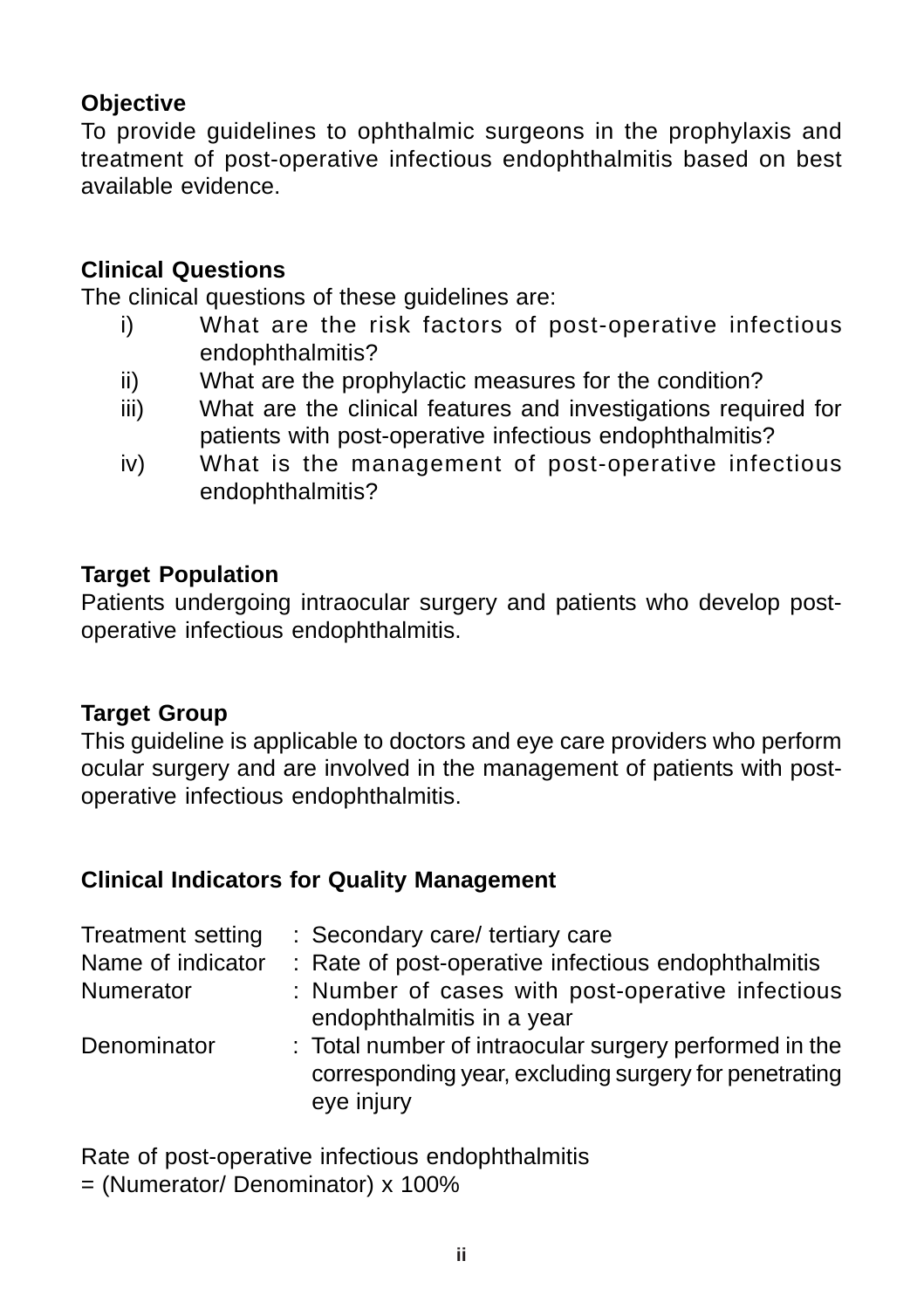#### **GUIDELINE DEVELOPMENT GROUP**

#### **CHAIRPERSON**

Dr. Mariam Ismail Consultant Ophthalmologist Selayang Hospital **Selangor** 

#### **MEMBERS**

Dr. Bethel Indira Livingstone Consultant Ophthalmologist Seremban Hospital Negeri Sembilan

Dr. Elias Hussein Consultant Ophthalmologist Selayang Hospital Selangor

Dr. Goh Pik Pin Consultant Ophthalmologist Selayang Hospital Selangor

Dr. Lim Kian Seng Consultant Ophthalmologist Selayang Hospital Selangor

Dr. Loh Swee Seng Consultant Ophthalmologist Sultanah Aminah Hospital Johor Baru

Prof. Dr. Hajjah Muhaya Muhammad Consultant Ophthalmologist UKM Hospital Cheras

Dr Nor Fariza Ngah Consultant Ophthalmologist Selayang Hospital **Selangor** 

Mr. T. Subramaniam Pharmacist Putrajaya Hospital

Ms Zurina Mohamad Saleh Infection Control Unit UKM Hospital Cheras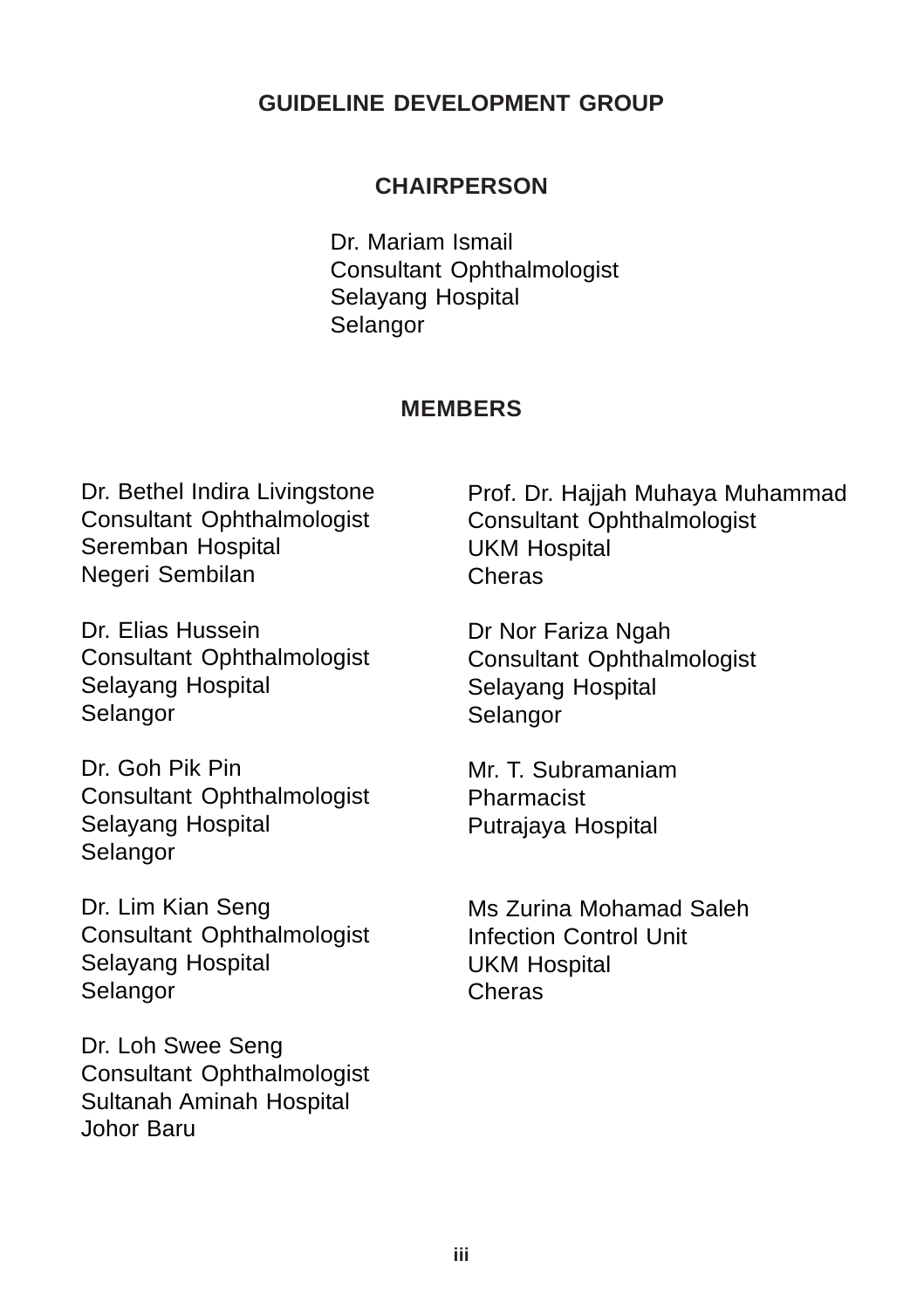#### **COORDINATORS**

Dr S Sivalal Deputy Director Health Technology Assessment Unit Medical Development Division Ministry of Health Malaysia

Mr. Ganesan a/l Thankaveloo Senior Medical Assistant Health Technology Assessment Unit Medical Development Division Ministry of Health Malaysia

Dr Sheamini Sivasampu Principal Assistant Director Health Technology Assessment Unit Medical Development Division Ministry of Health Malaysia

Ms Jeya Devi Cooramasamy Senior Nursing Officer Health Technology Assessment Unit Medical Development Division Ministry of Health Malaysia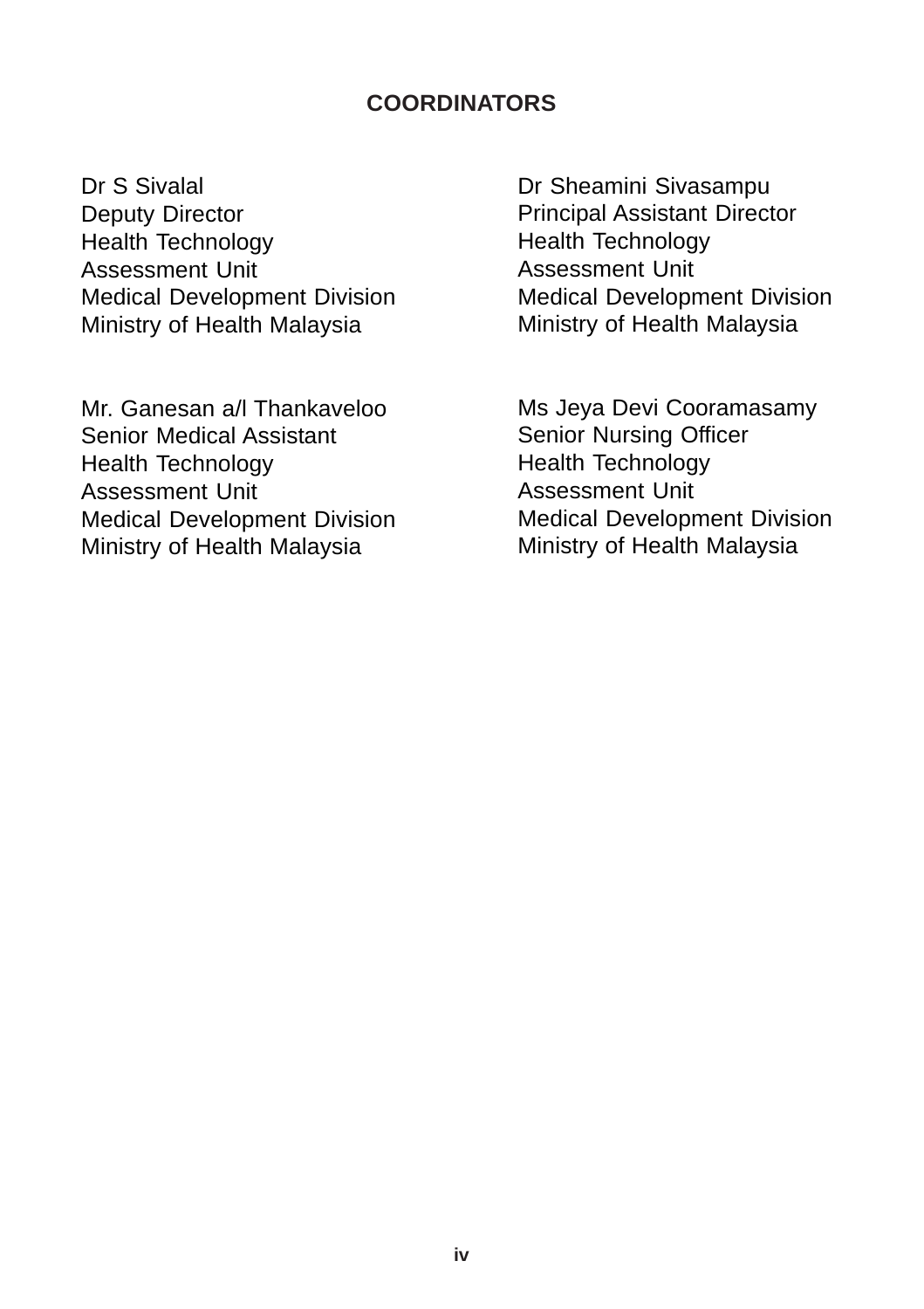# **SPECIALIST REVIEWERS**

The draft guideline was reviewed by a panel of independent expert referees, who were asked to comment primarily on the comprehensiveness and accuracy of interpretation of the evidence supporting the recommendations in the guideline.

| Dr Lai Yoon Kee          | <b>Consultant Ophthalmologist</b><br><b>Gleneagles Medical Centre Penang</b><br>1 Jalan Pangkor<br>10500 Penang                 |
|--------------------------|---------------------------------------------------------------------------------------------------------------------------------|
| Professor Susan Lightman | <b>Consultant Ophthalmologist</b><br>Moorfields Eye Hospital<br><b>City Road</b><br><b>EV12 2PD</b><br>London<br>United Kingdom |

The draft guideline was also available on the websites of Ministry of Health Malaysia and Academy of Medicine to allow interested parties to submit opinions and comments of the guideline.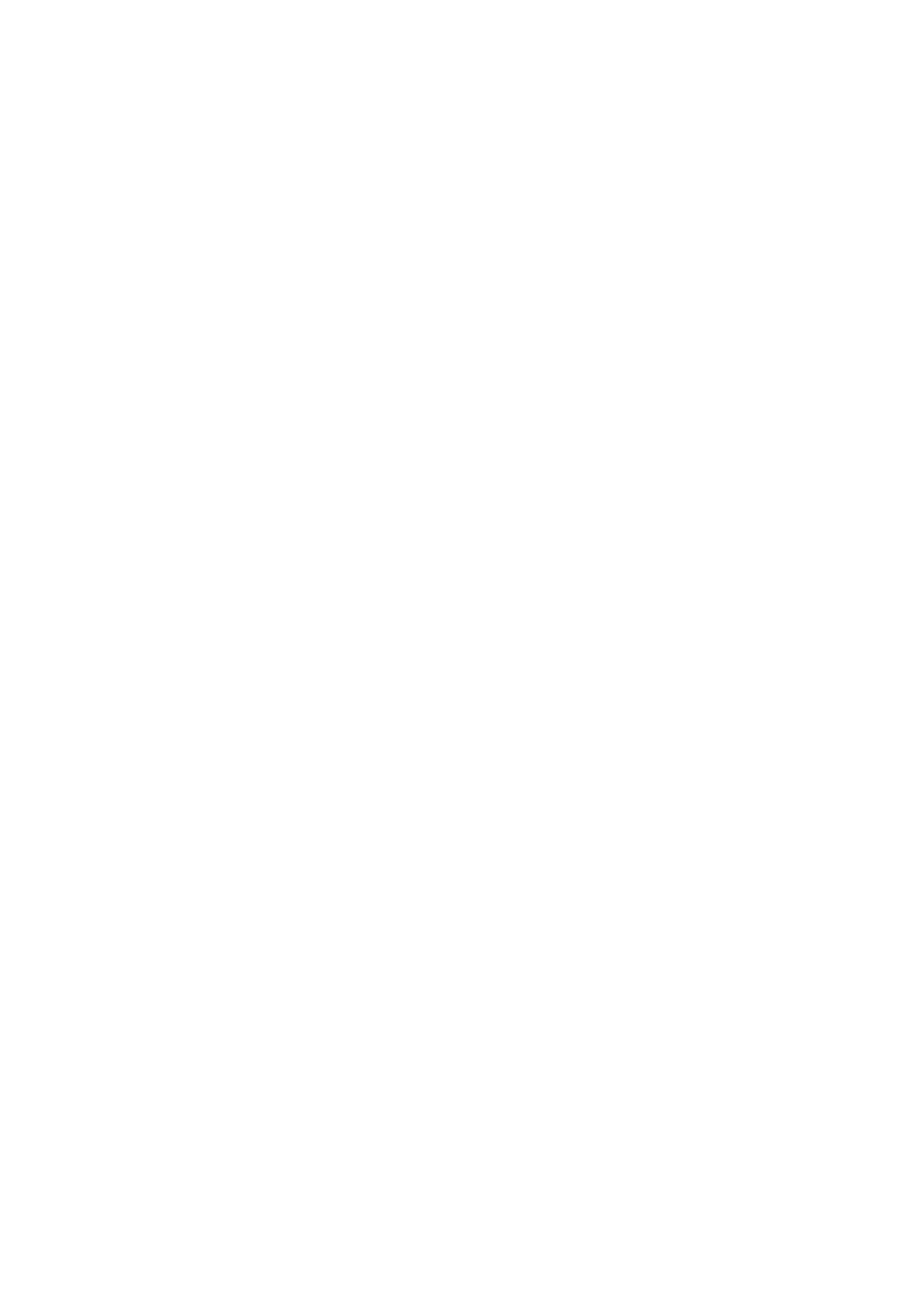# **TABLE OF CONTENTS**

|    |                            | <b>Guideline Development And Objective</b><br><b>Clinical Practice Guidelines Development Group</b><br><b>Specialist Reviewers</b>                                                                                                                                                                                                                                       | j<br>ijΪ<br>V                                      |
|----|----------------------------|--------------------------------------------------------------------------------------------------------------------------------------------------------------------------------------------------------------------------------------------------------------------------------------------------------------------------------------------------------------------------|----------------------------------------------------|
| 1. |                            | <b>INTRODUCTION</b>                                                                                                                                                                                                                                                                                                                                                      |                                                    |
|    | 1.1<br>$1.2$<br>1.3<br>1.4 | <b>Definition</b><br><b>Magnitude of Problem</b><br><b>Causative Organism</b><br><b>Risk Factors</b>                                                                                                                                                                                                                                                                     | 1<br>1<br>$\overline{\mathbf{c}}$<br>3             |
| 2. |                            | <b>PROPHYLACTIC MEASURES</b>                                                                                                                                                                                                                                                                                                                                             | 5                                                  |
|    | 2.1<br>2.2                 | <b>Antiseptic Measures</b><br>a. Preoperative povidone iodine on skin and conjunctival sac<br>b. Draping of periorbital area<br>c. Trimming of eyelash<br>d. Preoperative irrigation of lacrimal passages<br>e. Preoperative saline irrigation of conjunctival sac<br><b>Antibiotics Prophylaxis</b><br>a. Intracameral antibiotic<br>b. Preoperative topical antibiotic | 5<br>5<br>6<br>$6\phantom{1}6$<br>6<br>6<br>6<br>7 |
|    |                            | c. Preoperative systemic antibiotic<br>d. Post-operative subconjunctival antibiotic injection                                                                                                                                                                                                                                                                            | 7<br>7                                             |
|    | 2.3                        | <b>Heparinized Intraocular Infusion Solution and</b><br><b>Heparin Coated Intraocular Lens (IOL)</b>                                                                                                                                                                                                                                                                     | $\overline{7}$                                     |
|    | 2.4                        | <b>Operating Theatre</b><br>a. Air flow design<br>b. Equipment sterilization                                                                                                                                                                                                                                                                                             | 7<br>7<br>$\overline{7}$                           |
| 3. |                            | <b>DIAGNOSIS AND INVESTIGATIONS</b>                                                                                                                                                                                                                                                                                                                                      | 8                                                  |
|    | 3.1                        | <b>Clinical Features</b><br>a. Acute post-operative infectious endophthalmitis<br>b. Chronic post-operative infectious endophthalmitis                                                                                                                                                                                                                                   | 8<br>8<br>9                                        |
|    | 3.2                        | Investigations                                                                                                                                                                                                                                                                                                                                                           | 9                                                  |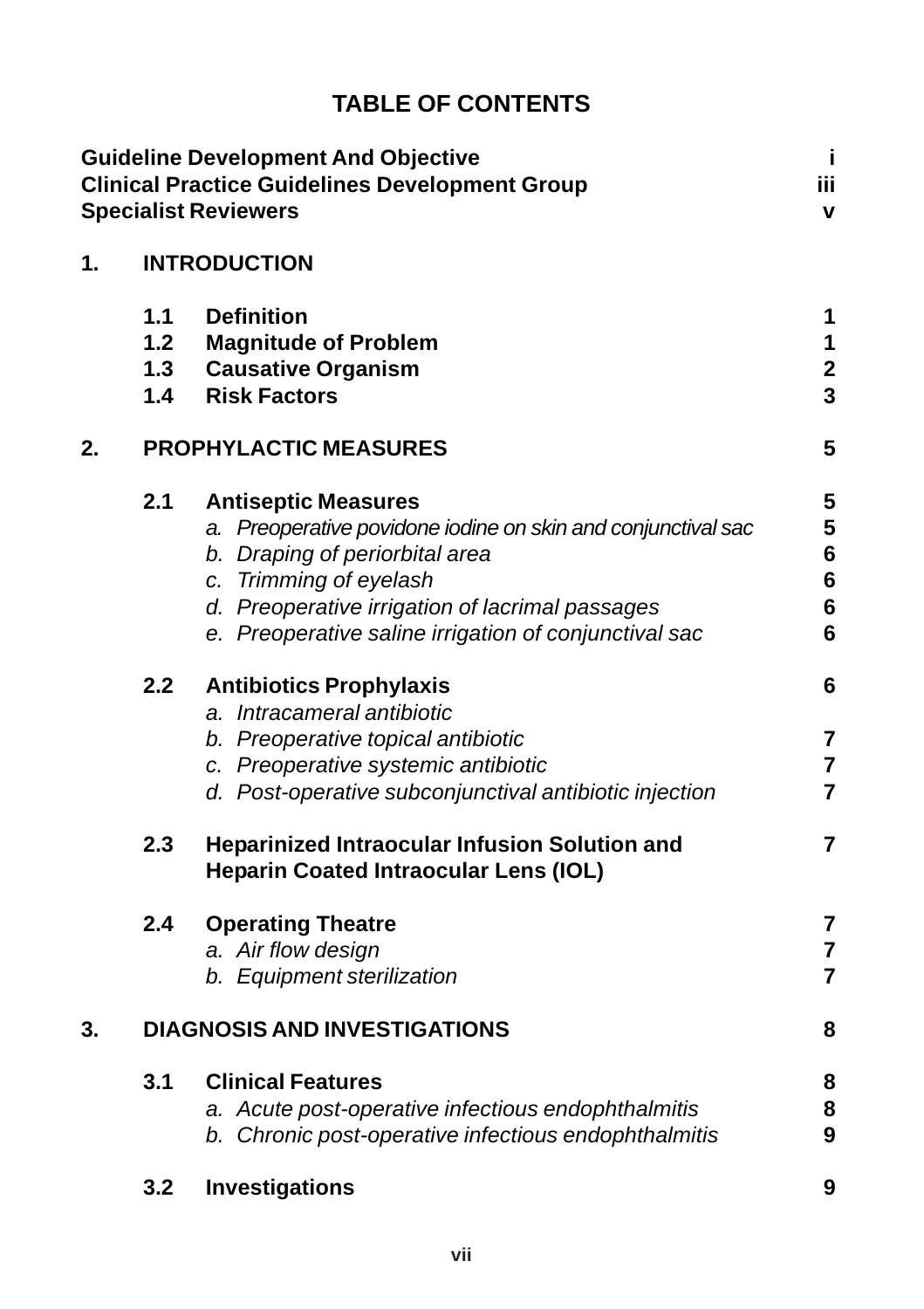| 4. |     | <b>MANAGEMENT</b>                                                                                                                                                                                                                                    | 10                         |
|----|-----|------------------------------------------------------------------------------------------------------------------------------------------------------------------------------------------------------------------------------------------------------|----------------------------|
|    | 4.1 | <b>Treatment of Acute Post-operative Endophthalmitis</b><br>a. Antimicrobial therapy<br>b. Anti-inflammatory therapy<br>c. Tissue plasminogen activator<br>d. Vitrectomy                                                                             | 10<br>10<br>12<br>12<br>13 |
|    | 4.2 | <b>Treatment of Chronic Post-operative Endophthalmitis</b><br>a. Antimicrobial therapy<br>b. Vitrectomy                                                                                                                                              | 14<br>14<br>14             |
| 5. |     | <b>CLINICAL AUDIT PARAMETERS</b>                                                                                                                                                                                                                     | 15                         |
| 6. |     | <b>ALGORITHM</b>                                                                                                                                                                                                                                     |                            |
|    |     | Algorithm for the Management of Acute Post-operative<br><b>Infectious Endophthalmitis</b>                                                                                                                                                            | 16                         |
|    |     | Algorithm for the Management of Chronic Post-operative<br><b>Infectious Endophthalmitis</b>                                                                                                                                                          | 17                         |
| 7. |     | <b>APPENDIX</b>                                                                                                                                                                                                                                      |                            |
|    |     | Appendix 1 : Prophylatic Measures<br>Appendix 2 : Procedure for Anterior Chamber Tap,<br>Vitreous Tap and Intravitreal Antibiotic Injection<br>Appendix 3 : Preparation of intravitreal drugs<br>Appendix 4 : Preparation of intracameral cefuroxime | 18<br>19<br>20<br>21       |
| 8. |     | <b>REFERENCES</b>                                                                                                                                                                                                                                    | 22                         |
|    |     | <b>ACKNOWLEDGEMENT</b><br><b>DISCLOSURE STATEMENT</b><br><b>SOURCES OF FUNDING</b>                                                                                                                                                                   | 30<br>30<br>30             |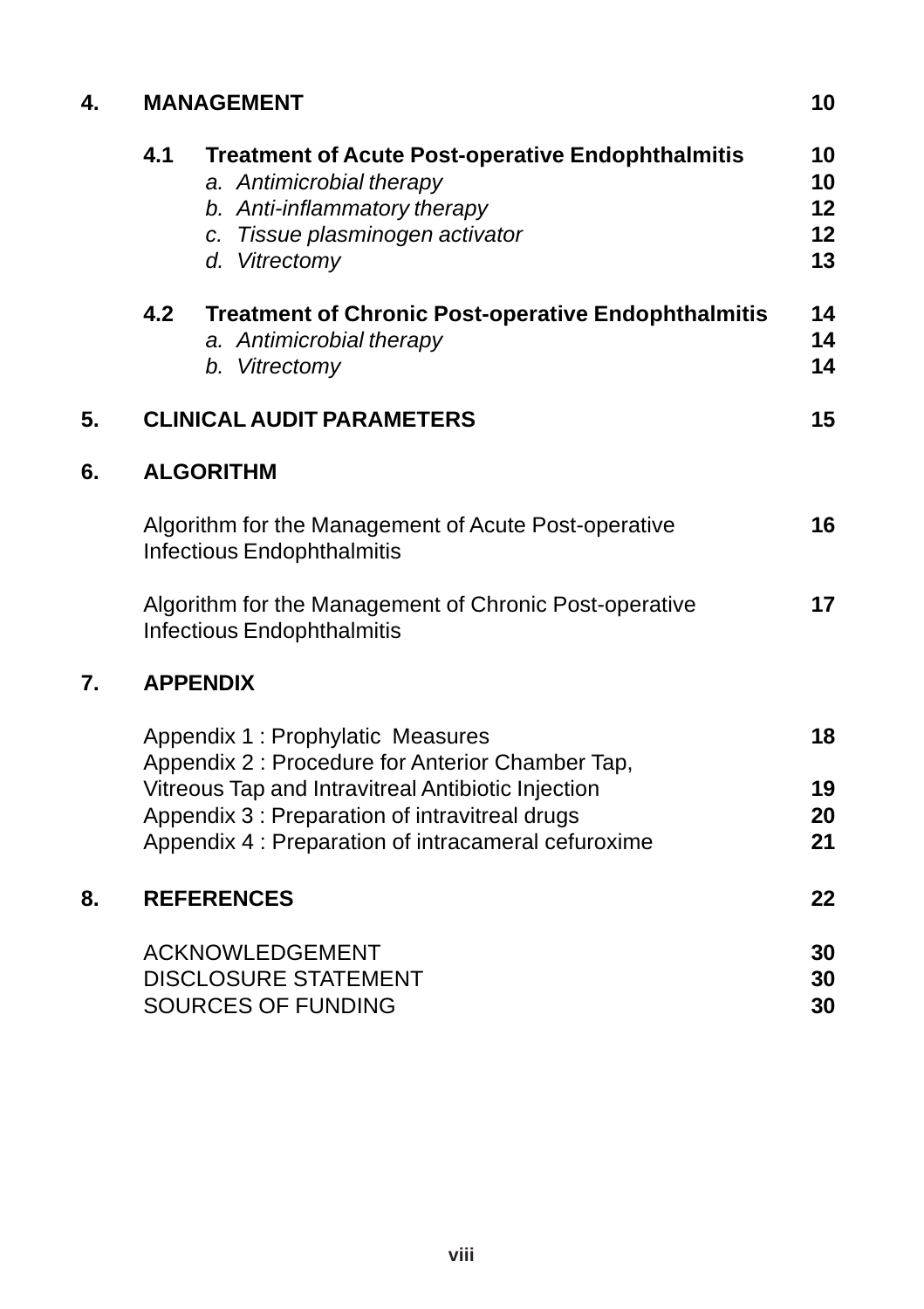# **1. INTRODUCTION**

Post-operative infectious endophthalmitis is an infrequent but devastating complication of ophthalmic surgery. Its occurrence can lead to poor visual prognosis, and increase in health care cost. The rate of post-operative infectious endophthalmitis therefore is frequently used as an indicator for quality assurance of ophthalmology services. It is currently used as one of the national indicator approaches (NIA) in the Ministry of Health Malaysia (MOH).

### **1.1 Definition**

For practical purposes, post-operative infectious endophthalmitis is defined as intraocular inflammation caused by an infective process following intraocular surgery. Intra-ocular surgery is defined as any ocular surgery where the full thickness of the cornea and / or sclera has been breached. This definition excludes patients with penetrating eye injury.

Acute infectious endophthalmitis usually presents within two weeks of surgery, whereas chronic infectious endophthalmitis usually present a few weeks or months following surgery.

#### **1.2 Magnitude of Problem**

Over the past decades, the incidence of post-operative infectious endophthalmitis has shown a decline due to improvements in surgical techniques and instrumentation. Emphasis on sterility and prophylactic measures may also have a role in this decline. The incidence of post-operative endophthalmitis ranges from  $0.07\%$  (1, Level 8; 2, Level 8) to 1.8% (3, Level 8). Incidence rates differ with the type of surgery. Cataract surgery, being the most commonly performed ocular surgery, is the most common type of surgery preceding endophthalmitis, with incidences ranging from 0.07% to 0.13% (4, Level 8). The incidence following specific type of surgery was : secondary intraocular lens (IOL) 0.30% to 0.40 %, extracapsular cataract extraction (ECCE) with or without IOL implantation 0.072% to 0.18%, phacoemulsification 0.015% to 0.5%, penetrating keratoplasty 0.11 % to 0.18%, glaucoma filtering surgery 0.06% to 1.8%, pars plana vitrectomy 0.046% to 0.07%, combined trabeculectomy and cataract surgery 0.11%, combined penetrating keratoplasty and cataract surgery 0.19% (4, Level 9, 5 Level 8 ) .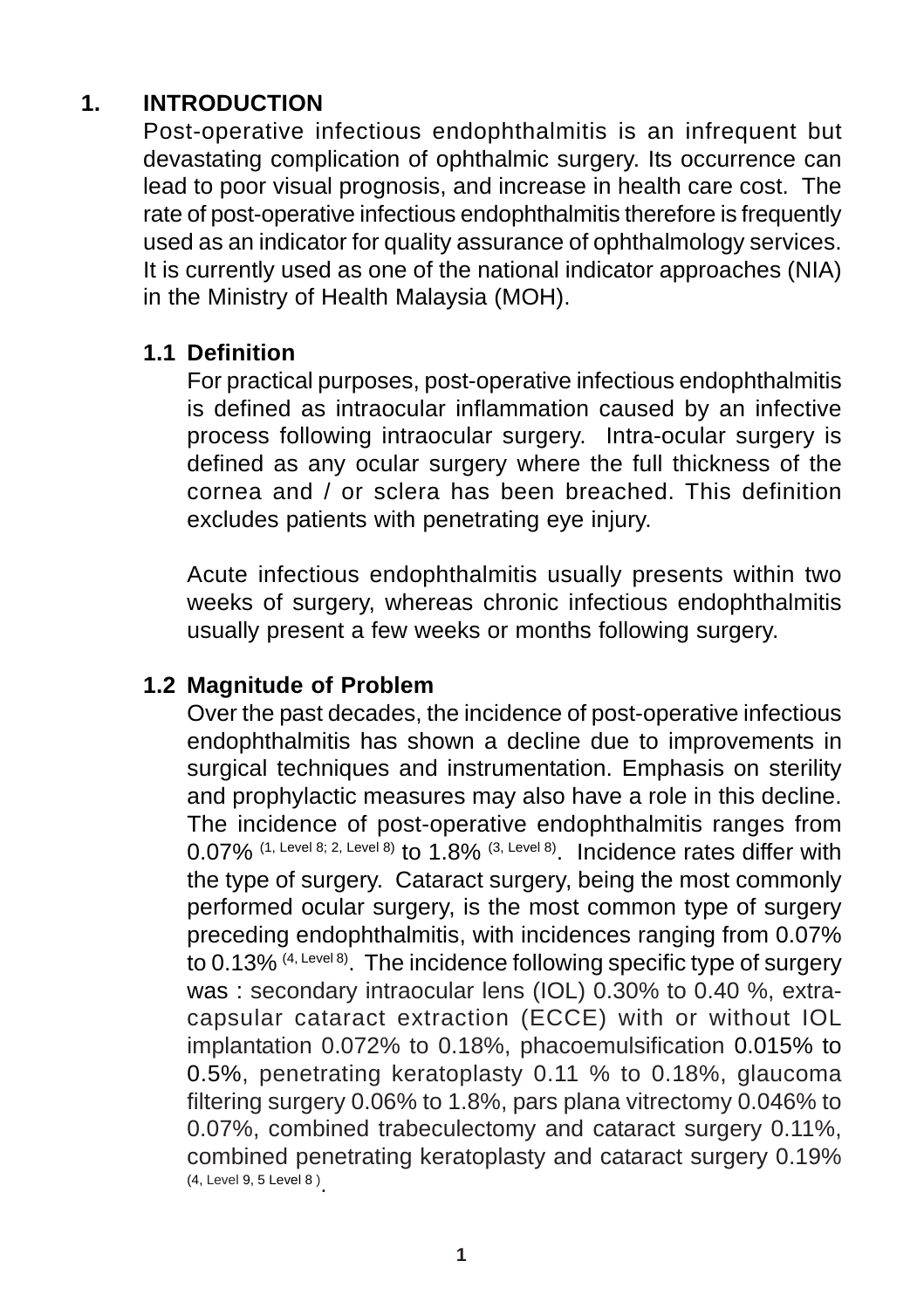In Malaysia, the rates of post-operative infectious endophthalmitis following all intraocular surgery in MOH hospitals ranged from 0% to 1.13%, with a mean of 0.26 % for 2 consecutive years (2003 and 2004) and a mean of 0.18% for the year 2005 (Unpublished data, Annual MOH census).

The rate following cataract surgery based on the National Cataract Surgery Registry of MOH hospitals was 0.19% in 2002, 0.24% in 2003 and 0.16% in 2004 (6, Level 9; 7, Level 9; 8, Level 9)

# **1.3 Causative Organism**

The microbial spectrum seen in post-operative endophthalmitis depends on various factors including environmental, geographic climatic conditions as well as types of surgery.

| Table 1: Causative Organism- Microbial Spectrum Based on Type |  |
|---------------------------------------------------------------|--|
| of Surgery                                                    |  |

| <b>Type of surgery</b>        | Micro organism                                                                                                                   | Percentage   |
|-------------------------------|----------------------------------------------------------------------------------------------------------------------------------|--------------|
| Cataract surgery<br>(acute)   | Coagulase negative staphylococcus i.e.<br>Staphylococcus epidermidis                                                             | 33-77%       |
|                               | Staphylococcus aureus                                                                                                            | 10-21%       |
|                               | Beta haemolytic streptococcus, Streptococcus<br>pneumoniae, alpha-haemolytic streptococci<br>including S.mitis and S. salivarius | $9 - 19%$    |
|                               | negative bacteria including<br>Gram<br>Pseudomonas aeruginosa, Bacteroids species                                                | $6 - 22%$    |
|                               | Fungi including Candida species, Aspergillus<br>species, Fusarium species                                                        | Up to<br>8%  |
| Cataract surgery<br>(chronic) | Propionibacterium acnes, Corynebacterium<br>including C.macginleyi, and fungi                                                    |              |
| Glaucoma<br>surgery (acute)   | Coagulase negative staphylococcus                                                                                                | Up to<br>67% |
| Glaucoma<br>surgery (chronic) | Streptococcus, gram negative bacteria<br>especially Haemophilus influenza                                                        |              |

(Adapted from ESCRS Guidelines 2005 with permission)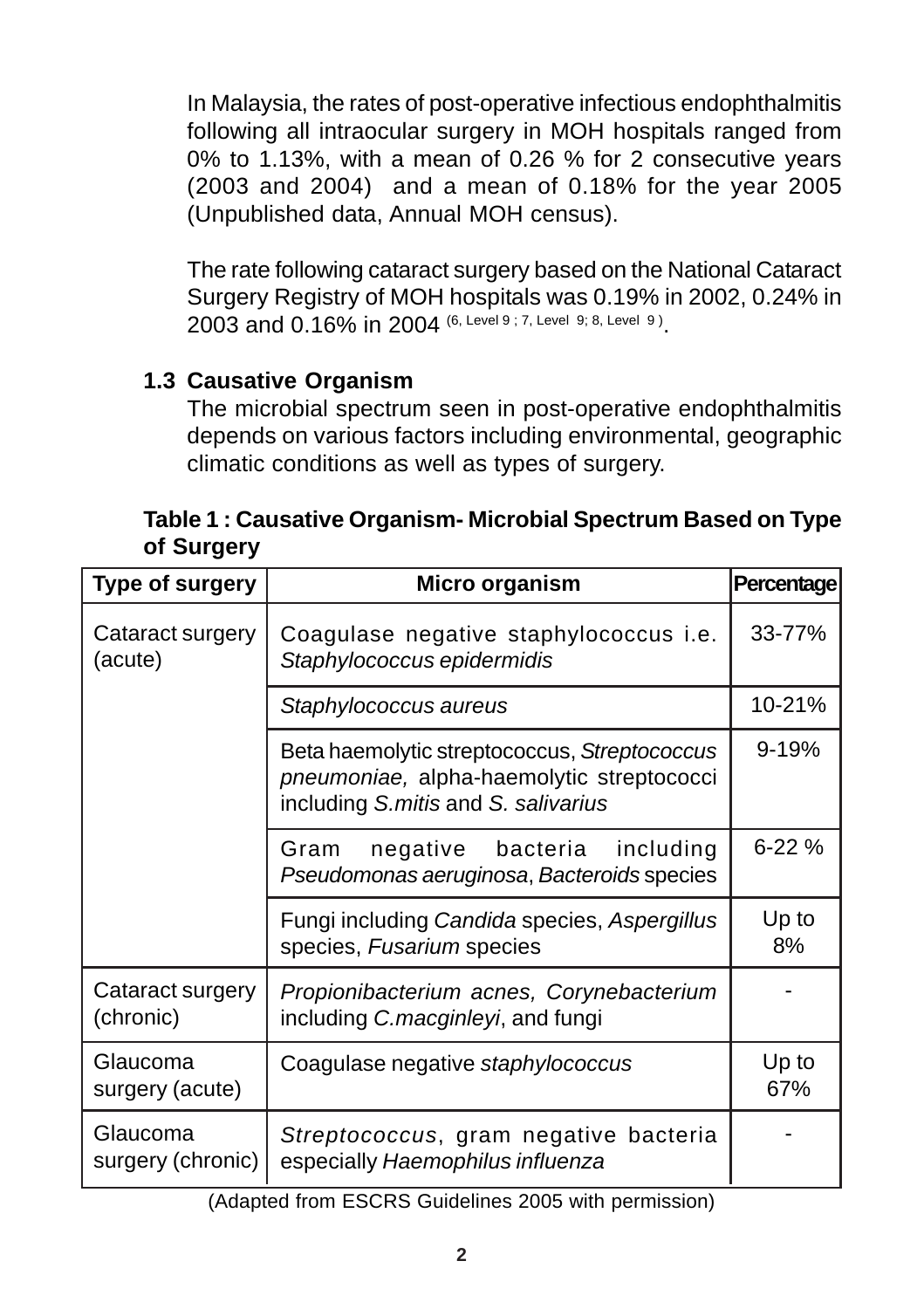## **1.4 Risk Factors**

The source of infection following intraocular surgery include lids, adnexa, ocular tear film, respiratory and skin flora of the surgeons and assistants, surgical instruments including IOL, irrigating solutions and operating room air (9, Level 1). As sterile surgical technique addresses many of these factors, the common sources of pathogens are thus from ocular surface and adnexa (10, Level 2; 11, Level 8)

### **Table 2 : General Risk Factors**

| <b>General</b><br><b>Factors</b>  | <b>Evidence / Level of Evidence</b>                                                                                                                                                                                                                           |
|-----------------------------------|---------------------------------------------------------------------------------------------------------------------------------------------------------------------------------------------------------------------------------------------------------------|
| <b>Ocular</b><br><b>Factors</b>   | Preoperative risk factors include presence of blepharitis,<br>conjunctivitis, dacryocystitis, lacrimal duct obstruction, contact<br>lens wear, and ocular prosthesis in the fellow orbit (12, Level 9)                                                        |
|                                   | Intra-operative risk factors include inadequate eyelid and<br>conjunctival disinfection (13, Level 7), inadequate draping of lid and<br>lashes (14, Level 9), prolonged surgery (13, Level 7) and presence of intra-<br>operative complications (15, Level 7) |
|                                   | Post-operative risk factors include wound leak and wound<br>dehiscence, inadequately buried sutures, suture removal,<br>vitreous incarceration in the surgical wound and occurrence of<br>filtering bleb (4, Level 9)                                         |
| <b>Systemic</b><br><b>Factors</b> | Host immunosuppression, diabetes mellitus (16, Level 7; 1 Level 8, 17, Level 2)                                                                                                                                                                               |
|                                   | Presence of atopic dermatitis and keratoconjunctivitis sicca (18, Level 9)                                                                                                                                                                                    |
|                                   | Patient on topical or systemic immunosuppressive drugs such<br>as corticosteroid and antimetabolites (19, Level 7)                                                                                                                                            |
| Other                             | Respiratory and skin flora of the surgeons and assistants (9, Level 1)                                                                                                                                                                                        |
| <b>Factors</b>                    | Surgical instruments including intraocular lens (9, Level 1)                                                                                                                                                                                                  |
|                                   | Irrigating solutions and medications (9, Level 1)                                                                                                                                                                                                             |
|                                   | Operating room air (9, Level 1)                                                                                                                                                                                                                               |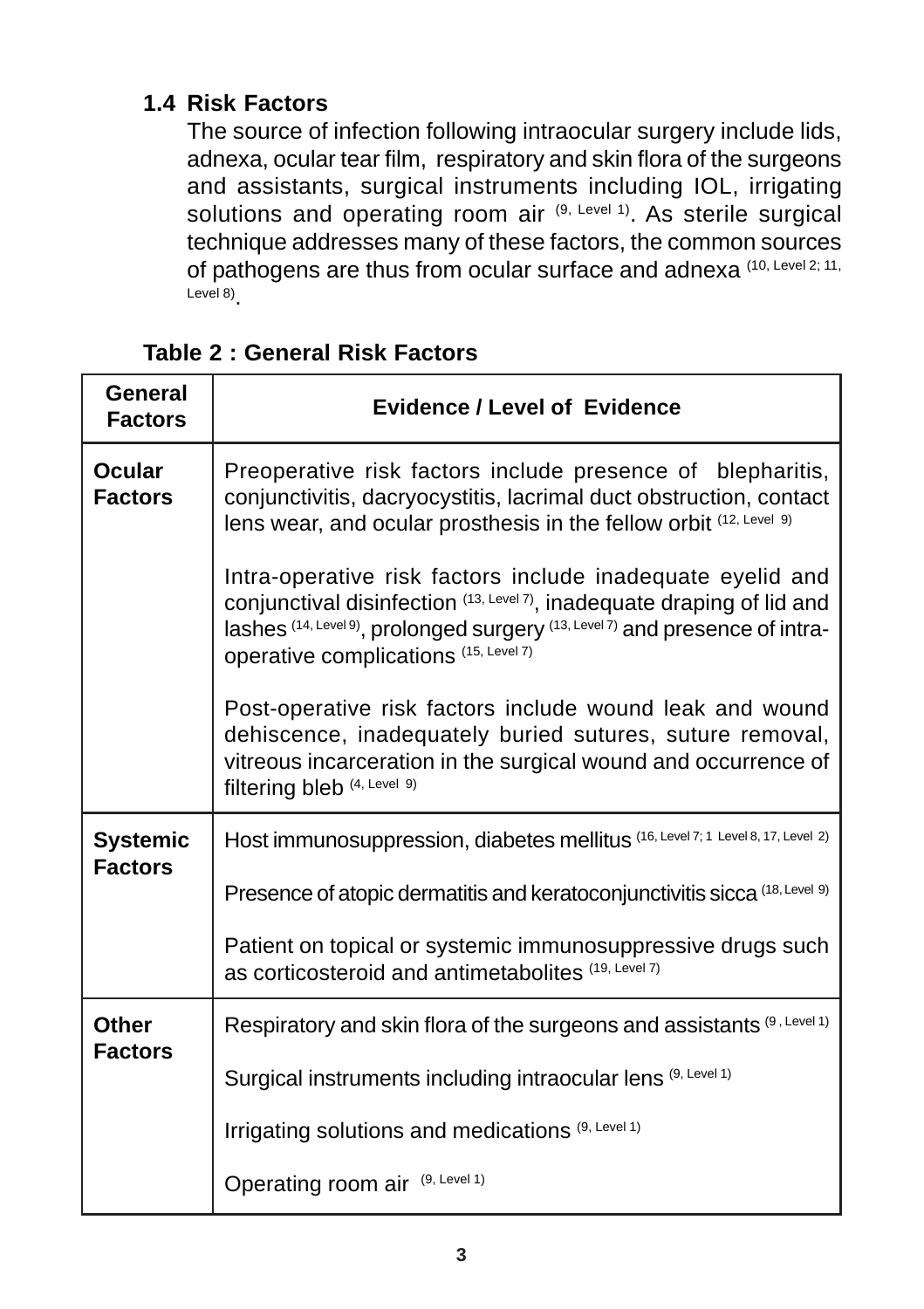|  |  |  | Table 3 : Specific Risk Factors In Relation to the Type of Intraocular Surgery |  |  |  |
|--|--|--|--------------------------------------------------------------------------------|--|--|--|
|--|--|--|--------------------------------------------------------------------------------|--|--|--|

| General<br><b>Factors</b>                                          | <b>Evidence / Level of Evidence</b>                                                                                                                                                                                                                                                                                                                                             |
|--------------------------------------------------------------------|---------------------------------------------------------------------------------------------------------------------------------------------------------------------------------------------------------------------------------------------------------------------------------------------------------------------------------------------------------------------------------|
| Cataract<br><b>Surgery</b>                                         |                                                                                                                                                                                                                                                                                                                                                                                 |
| Type of<br>Cataract<br>Surgery                                     | Intracapsular cataract extraction (ICCE) has higher risk when<br>compared to extracapsular cataract extraction (ECCE) (5, Level 8)<br>ECCE has higher risk when compared to phacoemulsification<br>$(20, \text{Level } 8)$<br>Secondary IOL implantation has higher risk due to associated<br>factors such as transcleral suture fixation of posterior chamber                  |
|                                                                    | IOL, polypropylene haptics, re-entering the eye through a<br>previous wound and post-operative wound defects (21, Level 8)                                                                                                                                                                                                                                                      |
| Site of<br>incision                                                | The risk is higher with clear cornea incision when compared to<br>Scleral tunnel incision (22, Level 8; 23, Level 2)                                                                                                                                                                                                                                                            |
| Duration of<br>surgery                                             | $(13, \text{Level7})$<br>The risk is higher with longer duration of surgery                                                                                                                                                                                                                                                                                                     |
| Intra-<br>operative<br>complications<br>and anterior<br>vitrectomy | Occurrence of posterior capsular rupture and vitreous loss, as<br>well as performance of anterior vitrectomy is associated with<br>higher risk (5, Level 8; 15, Level 6; 20, Level 8; 24, Level 8; 25, Level 8)                                                                                                                                                                 |
| <b>IOL</b><br>material                                             | Polypropylene haptic IOL is associated with higher risk (13, Level 7)<br>Silicon<br>IOL<br>has<br>higher<br>risk<br>as<br>compared<br>to<br>polymethylmethalcrylate (PMMA) and acrylic IOL (15, Level 7)<br>Foldable lenses have higher risk when compared to injectable<br>lenses (20, Level 8)                                                                                |
| Glaucoma<br><b>Filtering</b><br><b>Surgery</b>                     | Inferiorly located bleb is associated with higher risk. (26, Level 9; 27,<br>Level 8; 3, Level 8; 28, Level 7)<br>The use of mitomycin C is associated with higher risk (26, Level 9; 29, Level 7)<br>Performance of full thickness rather than a guarded filtration<br>Drocedure (29, Level 7)<br>Highly elevated or leaking bleb is associated with higher risk (29, Level 7) |
| Penetrating<br>Keratoplasty                                        | Contaminated donor button is associated with higher risk (30, Level 8)                                                                                                                                                                                                                                                                                                          |

Patients who are exposed to any of the above risk factors should be monitored closely for symptoms and signs of infection.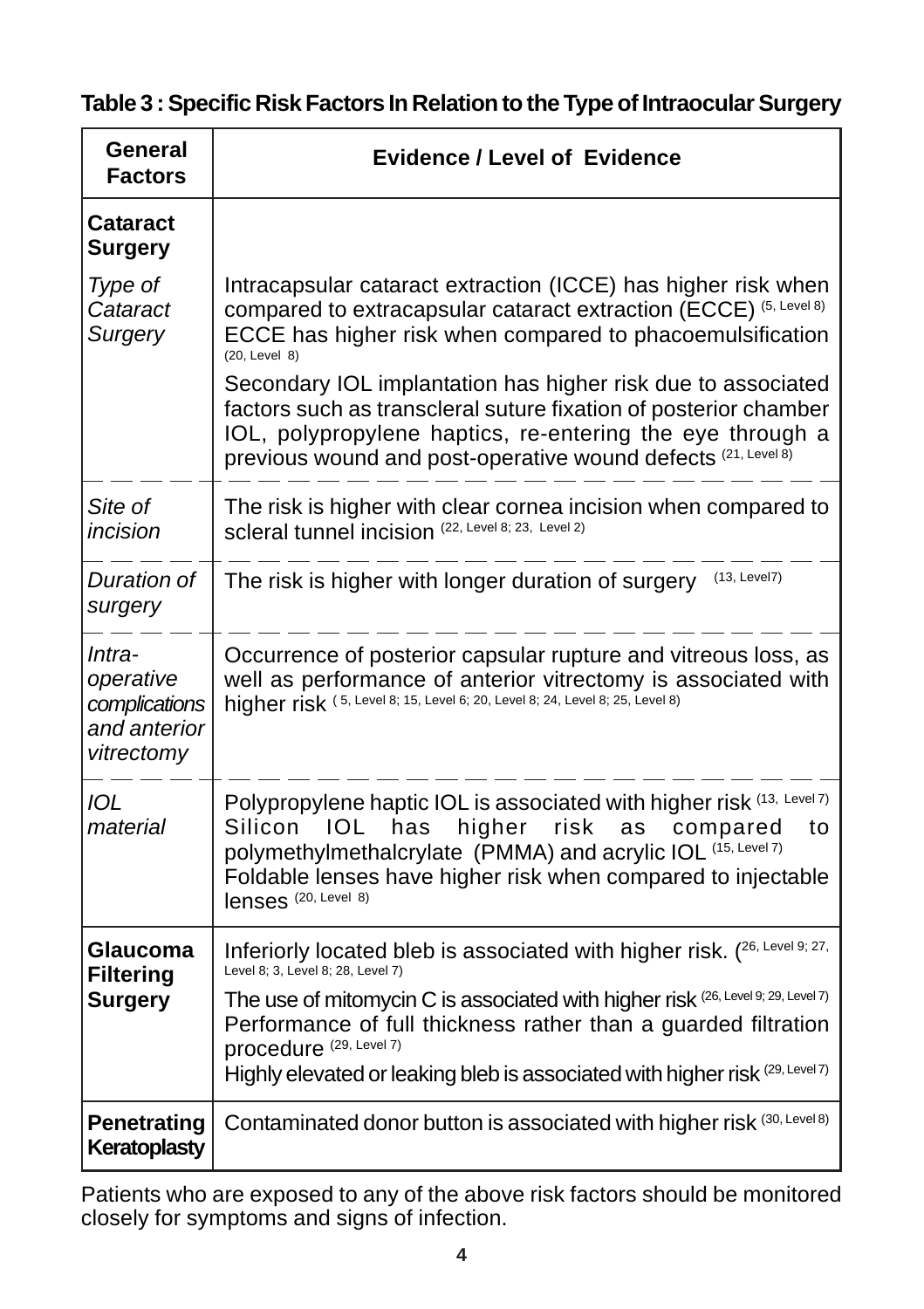# **2. PROPHYLACTIC MEASURES**

The low incidence of post-operative infectious endophthalmitis makes it difficult to assess accurately the efficacy of preventive measures. Many studies either have low statistical power in assessing the influence of a change in procedure on the incidence of post-operative endophthalmitis, or measure surrogate outcomes such as change in conjunctival flora or aqueous bacterial counts. In addition, most of the studies on prophylaxis were related to cataract surgery and thus its application to other forms of ocular surgeries may not apply.

As the ocular surface is a common source of pathogens (10, Level 2; 11, Level 8) various measures have been used to prepare the ocular surface before surgery to reduce normal ocular surface flora.

# **2.1 Antiseptic Measures**

a. Preoperative povidone iodine on skin and conjunctival sac Povidone iodine 5% solution has been shown to decrease the number of colonies isolated from the conjunctiva by 91% and decrease the number of species by 50%. (9, Level I; 31, Level 3; 32, Level 7; 33, Level 7; 34, Level 7; 35, Level 4; 36, Level 8; 37, Level 8). Instillation of topical 5% povidone iodine solution into the conjunctival sac just before surgery significantly reduced the incidence of culture positive endophthalmitis as compared to silver nitrate solution (38, Level 4; 9, Level I). Even when used at 1.25% preoperatively, topical povidone iodine has shown a significant reduction in the conjunctival bacterial counts (39, Level 4).

Its application to the eye at the end of surgery has also been shown to be effective in reducing conjunctival bacterial flora and was in fact more effective when compared to topical broad spectrum antibiotics (40, Level 7).

However, on the basis of available clinical studies, only povidone iodine in a concentration of 5% in balanced salt solution (BSS) or isotonic saline can be recommended as the preoperative antiseptic of choice <sup>(26, Level 9)</sup>. Chlorhexidine 0.05% should be used as the alternative in patients who are allergic to povidone iodine (26, Level 9).

The use of povidone iodine was not associated with significant adverse reactions (38, Level 4).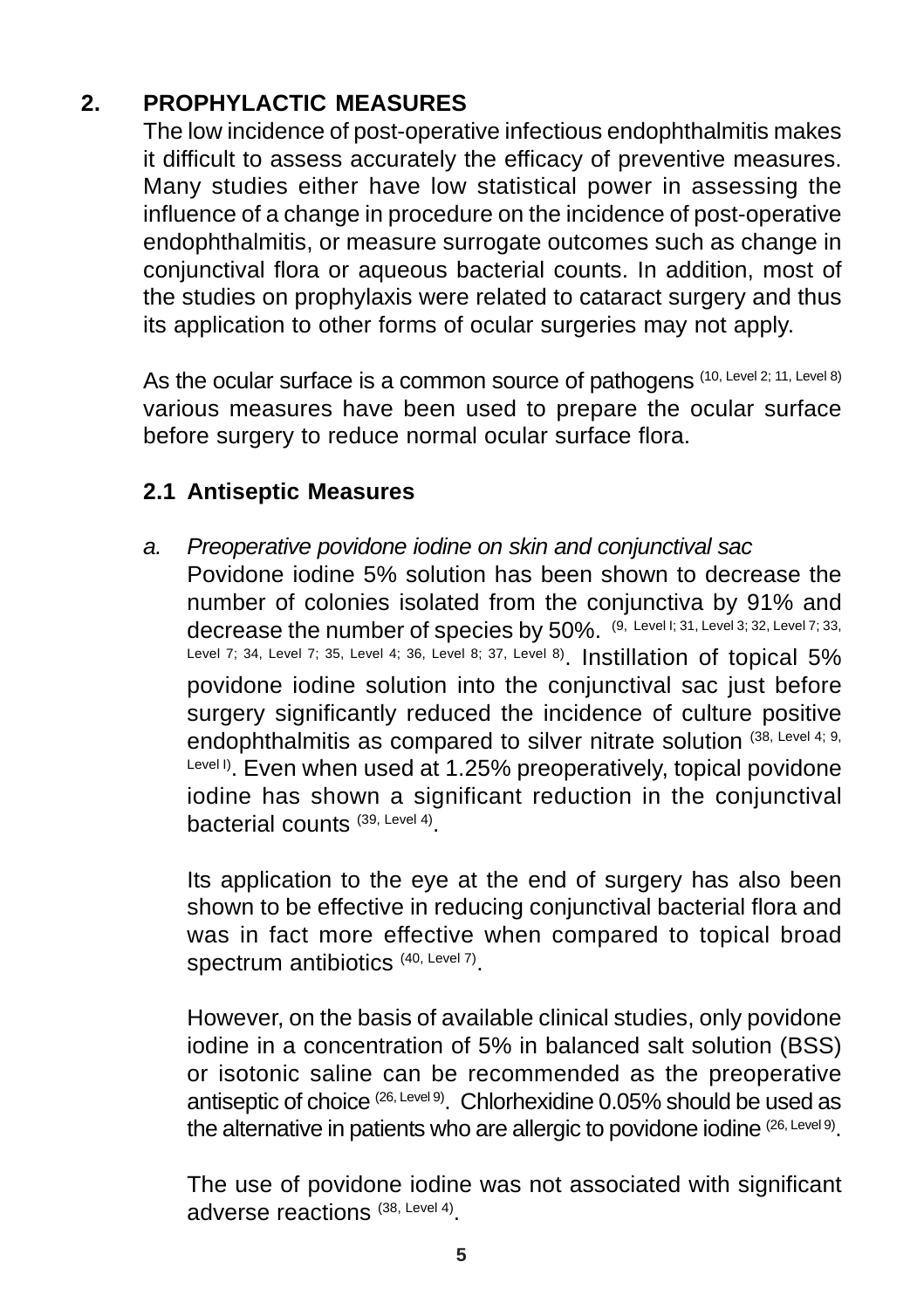## b. Draping of periorbital area

Inadequate draping of the periorbital areas with exposed lids and lashes to the surgical site might be a possible risk factor (14, Level 9).

#### c. Trimming of eyelash

Preoperative trimming of eyelashes is not associated with a reduction of risk of post-operative endophthalmitis (22, Level 8; 9, Level 1).

## d. Preoperative irrigation of lacrimal passages

Preoperative irrigation of the lacrimal passages has no significant effect as prophylactic measure (9, Level 1).

## e. Preoperative saline irrigation of conjunctival sac

Saline irrigation of conjunctival sac did not reduce the bacterial flora  $(9, \text{Level 1}; 34, \text{Level 4})$ 

# **2.2 Antibiotics Prophylaxis**

### a. Intracameral antibiotic

i. Intracameral injection of cefuroxime at the end of surgery

Intracameral injection of 1mg cefuroxime in 0.1 ml at the end of phacoemulsification surgery has been shown to significantly reduce the risk of post-operative endophthalmitis up to five folds in a multicenter European study  $(41, \text{Level 2})$ . This prophylactic measure has been adopted by all Swedish cataract surgeons (42, Level 7). Refer Appendix 4 for the dilution of intracameral cefuroxime. Careful dilution should be undertaken to ensure its safe use and to prevent potential toxicity.

ii. Intracameral irrigation of antibiotic through addition of vancomycin into irrigating solution

Anterior chamber contamination at the end of cataract surgery varies from 0.18% to 13.7% (26, Level 9; 43, Level 8). Although some studies evaluating intraocular fluid contamination have shown that irrigating solution with vancomycin have reduced positive aqueous cultures (44, Level 9; 45, Level 8; 46, Level 2), whether the reduction is meaningful remains doubtful <sup>(26, Level 9)</sup>. Furthermore, it has been shown that exposure to an antibiotic for a short duration during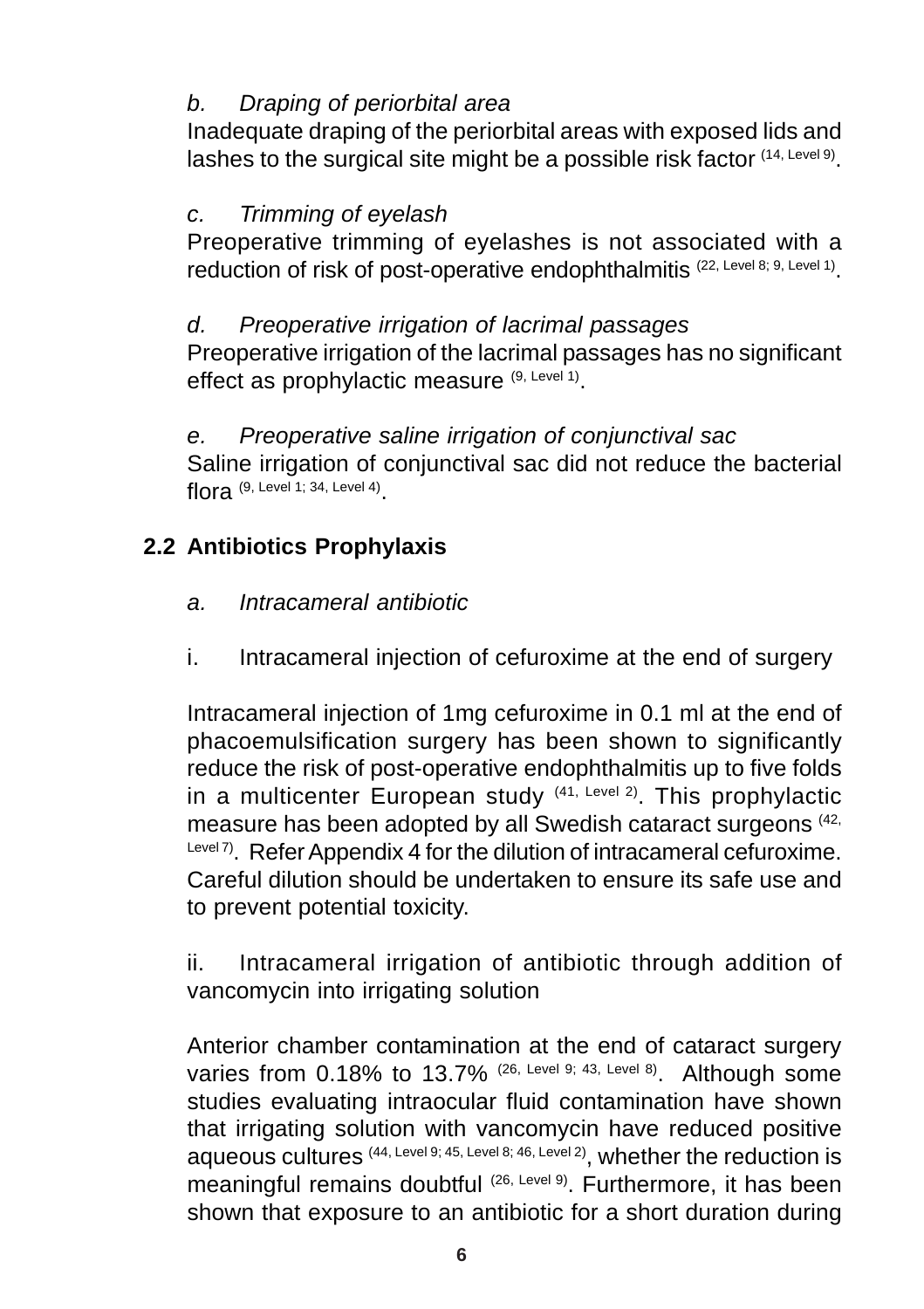intraocular surgery has little effect on organisms commonly responsible for endophthalmitis (47, Level 9). As its use can cause retinal toxicity from inadvertent dilution error including irreversible macular infarct, as well as resulting in antibiotic resistance, it is generally not recommended (48, Level 9; 49, Level 9; 50, Level 9).

## b. Preoperative topical antibiotic

There is insufficient evidence to show that the use of preoperative topical antibiotic significantly reduces the risk of post-operative infectious endophthalmitis (9, Level 1; 41, Level 2).

#### c. Preoperative systemic antibiotic

Intravenous antibiotic prophylaxis is not proven to be of benefit in preventing post-operative endophthalmitis (26, Level 9).

#### d. Post-operative subconjunctival antibiotic injection

Sub-conjunctival antibiotic injection at the conclusion of surgery does not appear to prevent post-operative endophthalmitis <sup>(22, Level 9)</sup>.

## **2.3 Heparinized Intraocular Infusion Solution and Heparin Coated IOL**

Heparin coats the lens and intraocular surface and thus prevent bacterial adherence (51, Level 9). However there is no sufficient evidence to indicate benefits of both heparinized irrigating solution and heparin coated IOL in preventing post-operative infectious endophthalmitis (52, Level 3).

## **2.4 Operating Theatre**

#### a. Air flow design

There are no current guidelines for the type of airflow best required to prevent post-operative infectious endophthalmitis for intraocular surgery. The ideal type of airflow system is being investigated by the ESCRS multi-centre study on endophthalmitis after phacoemulsification surgery (26, Level 9).

#### b. Equipment sterilization

All equipment for surgery should be sterile. Care is required with both washing and autoclaving the instruments. It is preferable that tubing that becomes wet within the operative procedure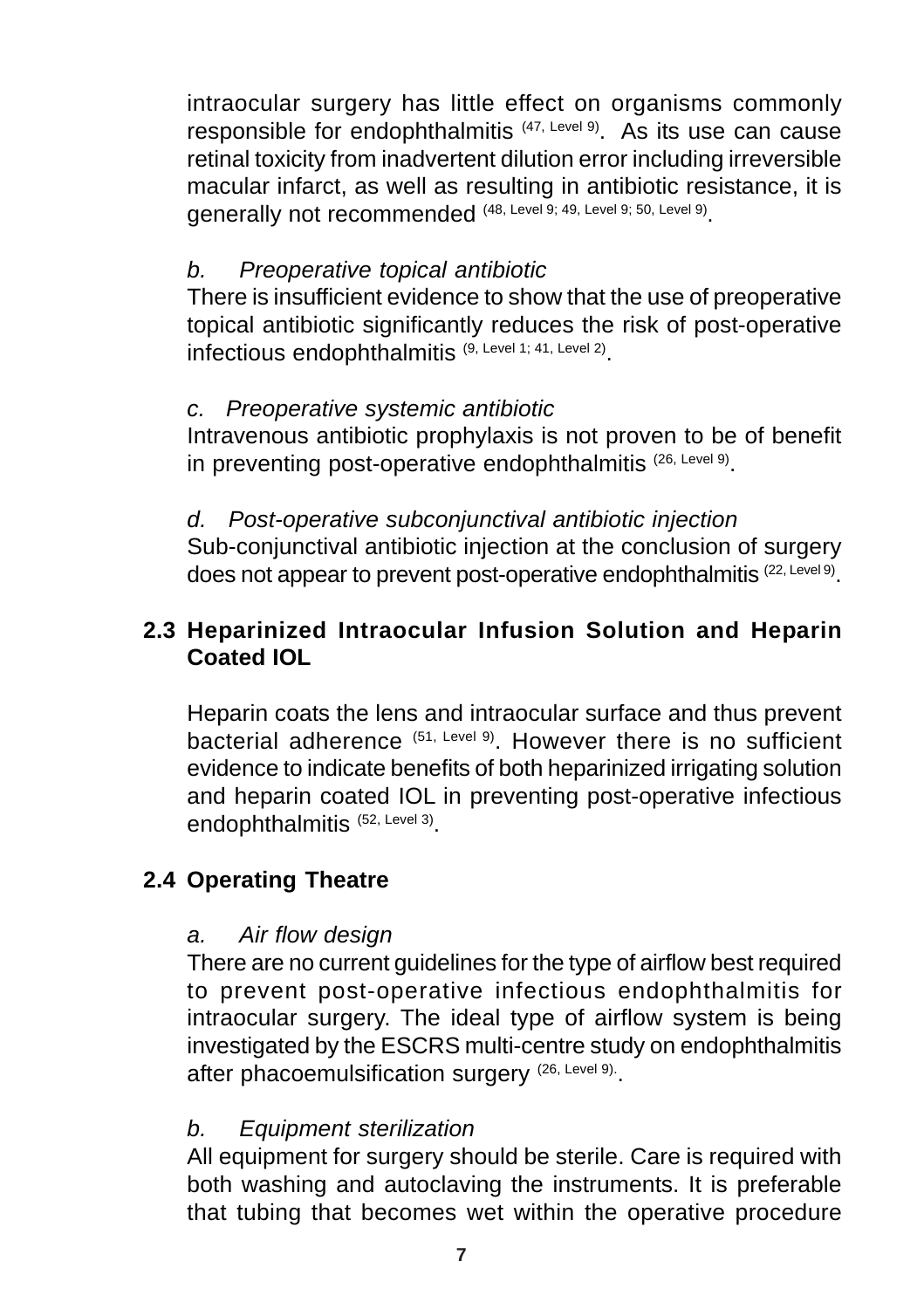should not be reused. Bottles of balanced salt solution (BSS) should never be kept overnight or used for more than one operating session. Operating theatre trolleys must be kept dry as wet areas are easily contaminated with Pseudomonas aeruginosa (26, Level 9).

Further details of prophylactic measures are given in Appendix 1.

## **Recommendations for prophylaxis**

Use of povidone iodine 5% as an antiseptic agent for preparation of skin and conjunctival sac preoperatively is recommended. (Grade A)

Proper draping of the eyelid margin using an adhesive non porous drape and the use of speculum to cover all the eyelashes is recommended. (Grade C)

Intracameral injection of 1 mg cefuroxime in 0.1ml at the end of surgery is recommended. Careful dilution should be undertaken to prevent potential toxicity.

(Grade A)

# **3. DIAGNOSIS AND INVESTIGATIONS**

Patients who have undergone intraocular surgery and who develop the following clinical features should be assessed and monitored closely. Prompt management with intravitreal tap and intravitreal antibiotic injection should be performed in clinically suspected cases of post-operative infectious endophthalmitis.

## **3.1 Clinical Features**

#### a. Acute post-operative endophthalmitis

The symptoms and signs may include the following:

- Ocular pain (74-85%) (53, Level 2; 16, Level 7; 26, Level 9; 50, Level 9)
- Reduced vision (>90%) (53, Level 2; 16, Level 7 ; 50, Level 9; 26, Level 9)
- Swollen lids (35%) (54, Level 8; 50, Level 9)
- Inflamed or oedematous conjunctiva (>80%) (54, Level 8; 50, Level 9; 26, Level 9)
- Discharge into conjunctiva (26, Level 9; 50, Level 9)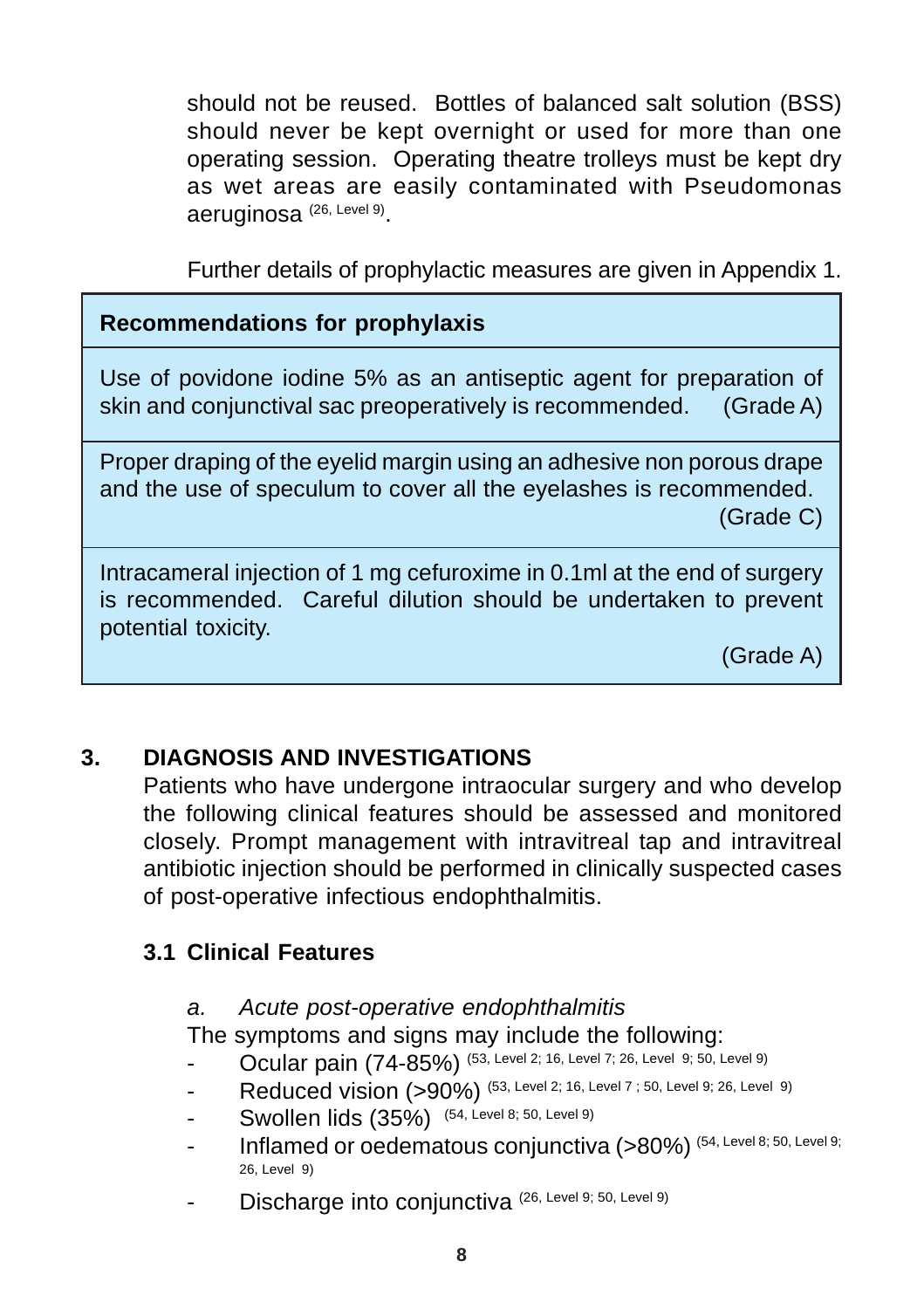- Corneal oedema (26, Level 9, 50, Level 9)
- Cloudy anterior chamber with cells, hypopyon or fibrin (75- 85%) (54, Level 8; 26 , Level 9; 50, Level 9)
- Vitreous clouding (vitritis) (26, Level 9; 50, Level 9)
- Involvement of posterior segment with retinitis, and/or retinal periphlebitis, retinal oedema and papillary oedema (26, Level 9; 50, Level 9)

Involvement of posterior segment is virtually always accompanied by severe anterior segment inflammation.

### b. Chronic post-operative infectious endophthalmitis

Patients may present with any of the symptoms and signs of acute post-operative endophthalmitis. Features include:

- Corneal oedema (55, Level 8)
- Mutton fat keratic precipitates on IOL or corneal endothelium (4, Level 9)
- Persistent low grade uveitis that may respond to corticosteroids initially ( typical) (4, Level 9)
- Hypopyon sometimes so small that it can only be visible with gonioscopy, or recurrent hypopyon that fails to respond to corticosteroid (4, Level 9; 26,level 9)
- White 'string-of-pearl' infiltrate in the anterior chamber and vitreous are sometimes seen in fungal infections (4, Level 9)
- Plaque located on the posterior capsule, IOL or retained lens particles (40-89%) (56, Level 9; 57, Level 9; 4, Level 9)
- Vitreous clouding (vitritis) from chronic inflammation (4, Level 9; 26, Level 9)

## **3.2 Investigations**

When a clinical diagnosis of acute or chronic post-operative infectious endophthalmitis is made, a vitreous tap should be performed **within ONE hour** after clinical diagnosis, together with administration of an intravitreal antibiotic injection (26, Level 9). Anterior chamber tap is helpful in the identification of the causative organism as some organisms grow from the aqueous but not from the vitreous sample.

Aqueous and vitreous specimens should be sent for gram stain, culture and sensitivity. Polymerase chain reaction (PCR) methods offer much improved pathogen detection especially in the case of chronic endophthalmitis with low pathogen counts (58, Level 8)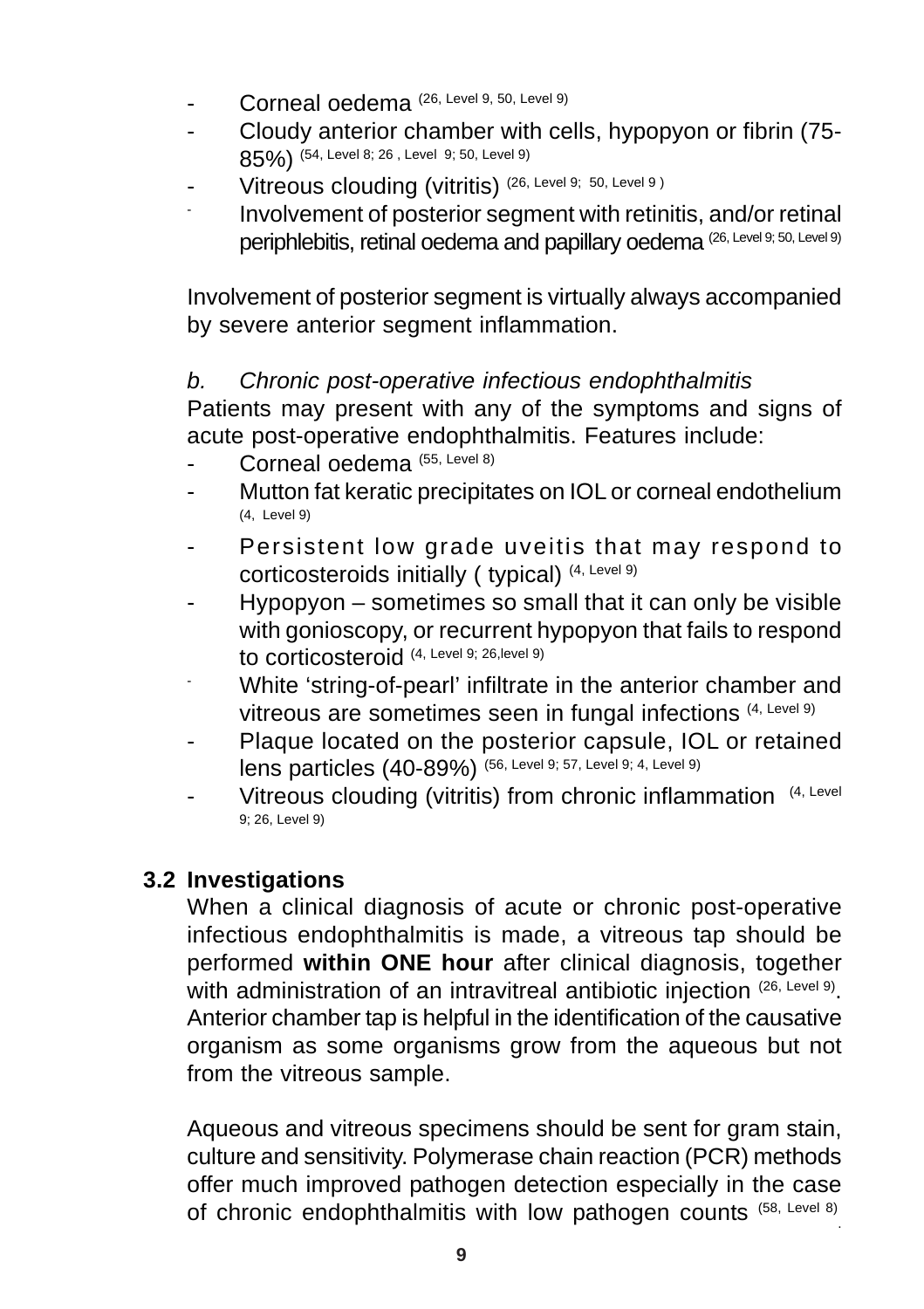However, due to its high sensitivity, problems with availability and the risk of contamination, its use as routine diagnostic test is limited (26, Level 9)

Vitreous biopsy has not been shown to have better microbial yield as compared to vitreous tap (59, Level 2).

Conjunctival and corneal swabs are usually not helpful in isolating the causative microorganisms (38, Level 4).

Refer Appendix 2 for the performance of anterior chamber tap, vitreous tap and intravitreal antibiotic injection.

### **4. TREATMENT**

There is variation in the treatment of post-operative infectious endophthalmitis and the treatment approach is usually based on institutional protocol.

## **4.1 Treatment of Acute Post-operative Infectious Endophthalmitis**

#### a. Antimicrobial therapy

#### i. Intravitreal antibiotics

Intravitreal antibiotics should be given as soon as possible after clinical diagnosis has been made (4, Level 9; 26, Level 9; 50, Level 9). This should be preceded by intravitreal tap. Intravitreal antibiotic may be repeated as necessary judging by the clinical response, usually at an interval of 48-72 hours (50, Level 9). The time interval for repeat intravitreal antibiotic depends on the half-life of the antibiotic used.

A combination of broad-spectrum antibiotics covering both gram positive and negative organism is used. The choice of antibiotics should be reviewed following the culture and sensitivity results.

The commonly used antibiotic combinations are:

- Vancomycin (2mg in 0.1ml) AND Ceftazidime (2mg in 0.1ml) (60, Level 2; 4, Level 8; 61, Level 9) OR
- Vancomycin (2mg in 0.1ml) AND Amikacin (0.4mg in 0.1ml) (4, Level 8; 53, Level 2)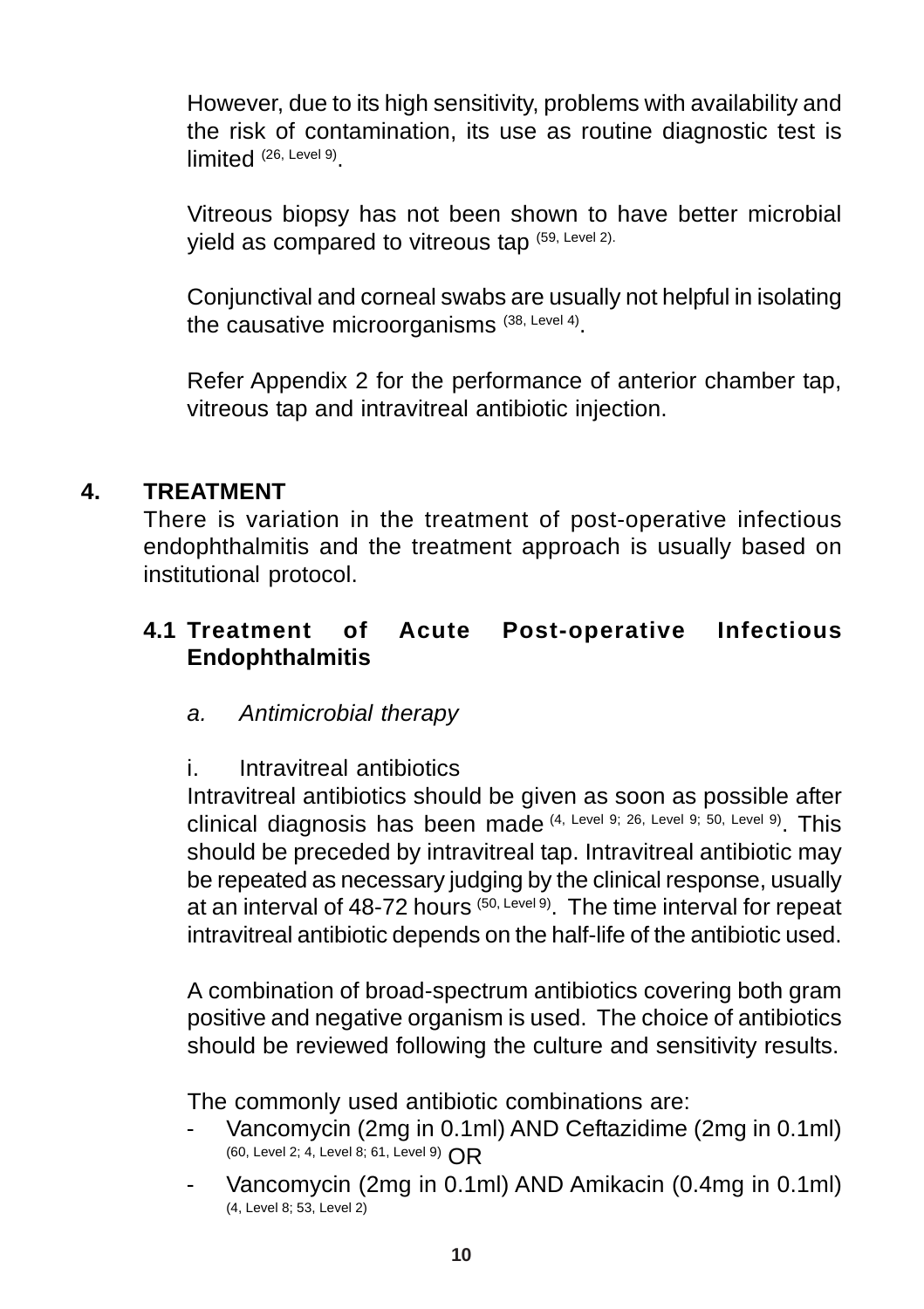Ceftazidime is preferred over amikacin in view of amikacin related retinal toxicity (53, level 2; 62, level 9; 48, Level 9; 4, Level 9).

Patient's clinical progress should be observed and monitored closely. Early referral for a vitreoretinal opinion after intravitreal antibiotic injection is recommended.

Refer Appendix 3 for the preparation of intravitreal drugs using aseptic technique.

ii. Topical and subconjunctival injection of antibiotic

The aim of topical and subconjunctival injection of broad spectrum antibiotics use is to treate possible ocular surface and anterior segment infection. Topical ceftazidime (5% or 50mg/ml), topical vancomycin (5% or 50mg/ml) or other broad spectrum antibiotics eye drops are used, either as monotherapy or combined therapy, hourly round the clock initially with subsequent tapering according to clinical response (50, Level 9). Subconjunctival injection of antibiotic can be used together with intravitreal antibiotics in the treatment of post-operative endophthalmitis. This is done in the hope of achieving higher concentration of antibiotics around the eye and in the anterior chamber, especially when the frequent round the clock instillation of topical antibiotics at the initial period is not possible (4, Level 9). When giving subconjunctival antibiotic, subconjunctival mydricane can be given to get pupillary dilatation which helps the movement of antibiotic around the eye.

#### iii. Systemic antimicrobial therapy

The Endophthalmitis Vitrectomy Study concluded that systemic ceftazidime and amikacin did not have any effect on the course and outcome of endophthalmitis after cataract surgery (53, Level 2).

In cases of severe, virulent endophthalmitis, systemic intravenous antibiotics of the same choice as intravitreal antibiotics should be given (4, Level 9). Alternatively, oral moxifloxacin (400mg daily for 10 days) or oral ciprofloxacin (750mg bd for 14 days) can be given. However, systemic fluoroquinolones are to be used with caution in children (50, Level 9).

Oral clarithromycin (500mg bd for 2 weeks) is recommended for patients with acute post-operative endophthalmitis with a culture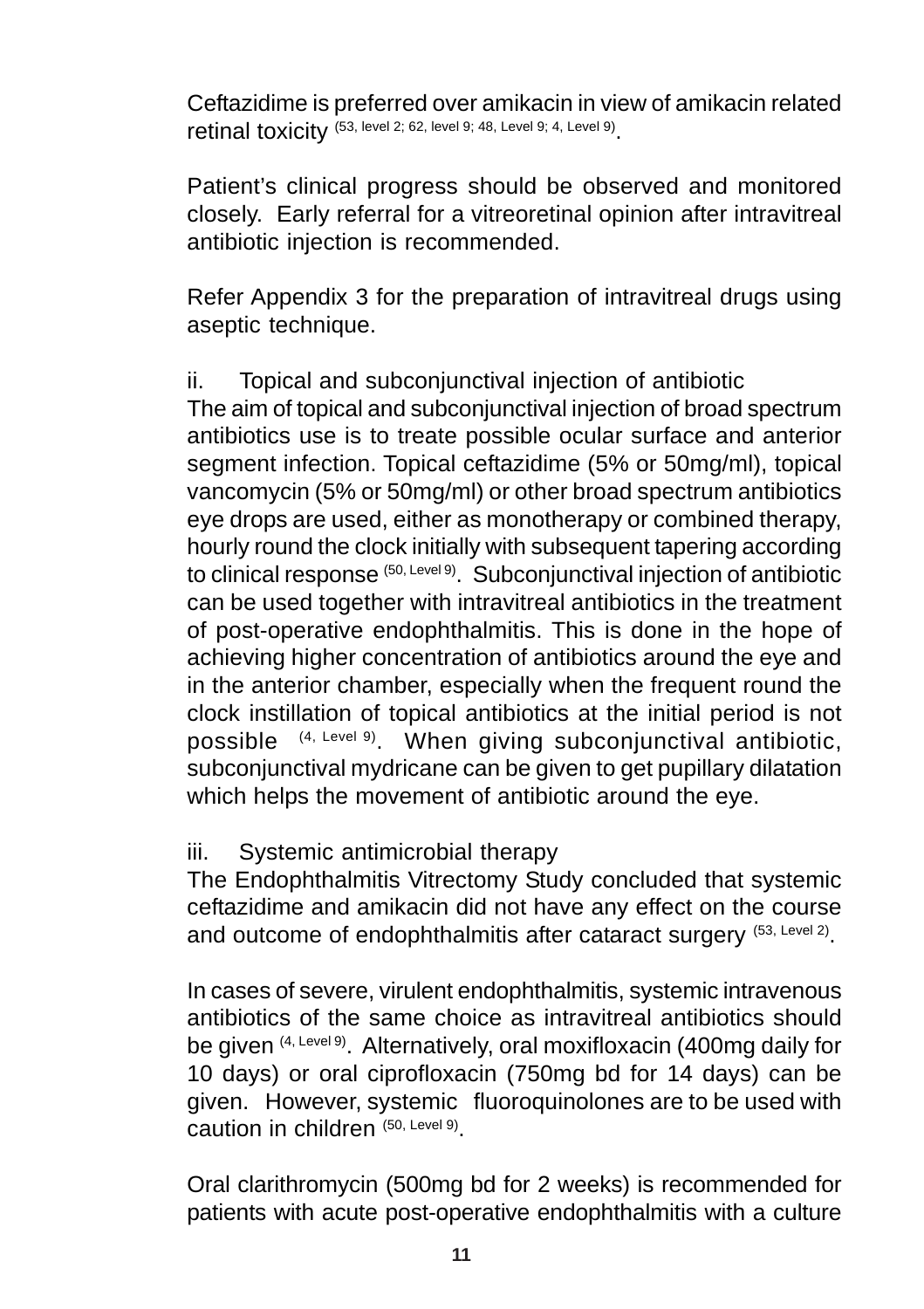negative eye (<sup>66, Level 8; 67, Level 8)</sup>. It acts as a biofilm reducing agent to enhance the efficacy of cefuroxime, ceftazidime and amikacin.

In view of a high incidence of resistance to ciprofloxacin, fourth generation fluoroquinolones, oral moxifloxacin (400mg daily for 10 days) has been used (65, Level 9). In addition, moxifloxacin has an anti-biofilm effect on coagulase- negative staphylococci, which are one of the commonest infecting organisms following cataract surgery. Besides, moxifloxacin has also been shown to have better penetration to inflamed ocular tissue (68, Level 9; 69, 2006, Level 8). This may therefore improve the ocular prognosis. When oral moxifloxacin is used, the use of oral clarithromycin is not indicated (65, Level 9).

#### b. Anti-inflammatory therapy

There is limited evidence on the efficacy of intravitreal and periocular corticosteroids in the treatment of post-operative infectious endophthalmitis. While intravitreal dexamethasone reduces early inflammation in bacterial endophthalmitis, it has no independent influence on the visual outcome (63, Level 8; 64, Level 8).

Intensive topical prednisolone acetate 1% or dexamethasone 1% every 1 to 2 hours is recommended to control anterior chamber inflammation. Its use should begin soon after intravitreal injection of antibiotics (65, Level 9).

Oral prednisolone one day after intra-vitreal antibiotic therapy has not been shown to have any negative effect on the course of infection in bacterial endophthalmitis (53, Level 2). It may be used in those who have no contraindications for corticosteroid (50, Level 9; 65, Level 9). The dosage of oral prednisolone is 1 mg/kg/day, to be tapered by 10mg each week for a total duration of up to 3 weeks (65, Level 9). Tablet ranitidine is prescribed simultaneously for gastric protection. Patients with fungal endophthalmitis should not be given prednisolone.

#### c. Tissue Plasminogen Activator (TPA)

TPA has only been reported to be useful as adjunctive therapy in animal studies and in a small case series of endophthalmitis with severe fibrinous anterior chamber reaction (70, Level 9; 71, Level 9; 72, Level 9).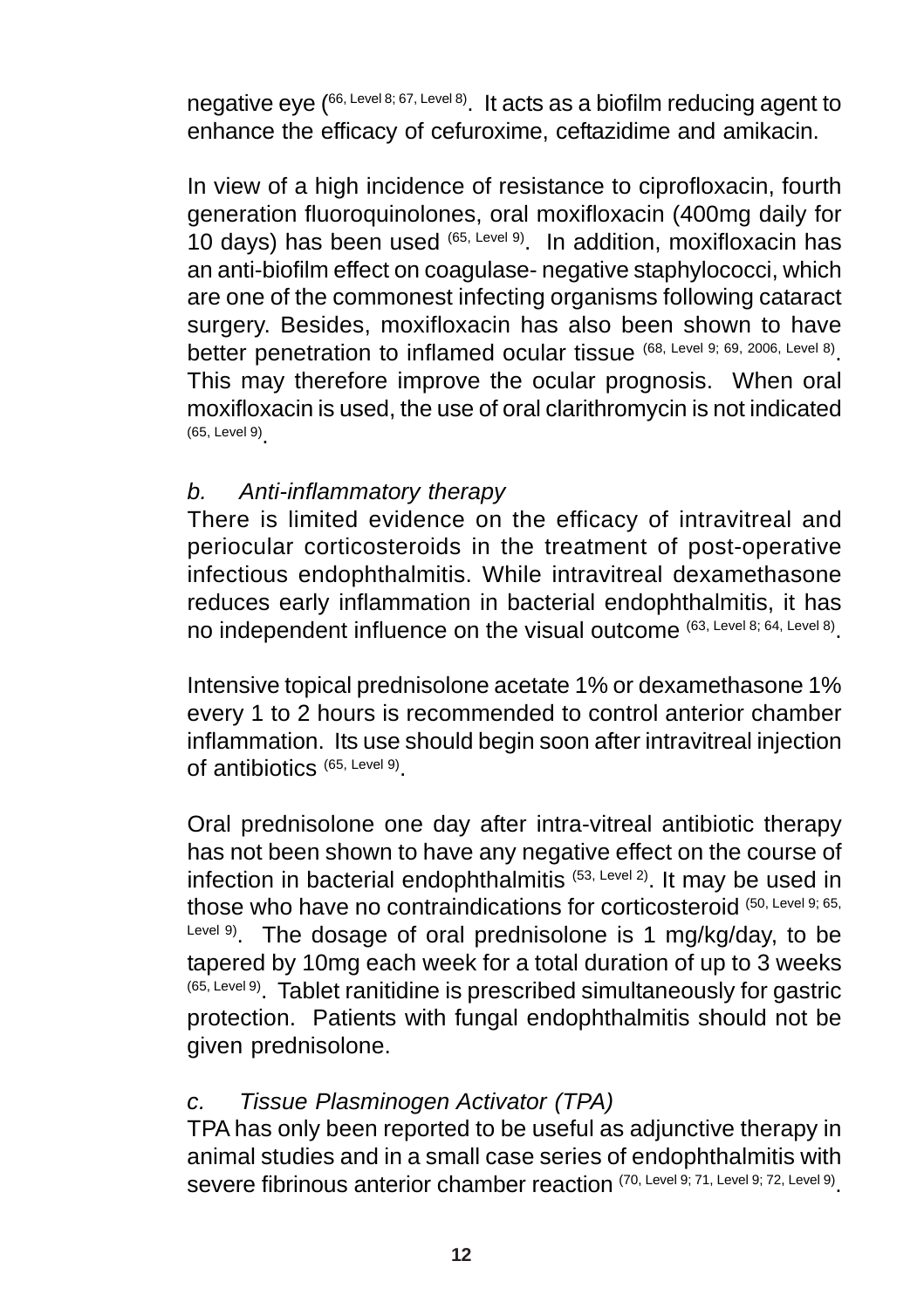There is insufficient evidence for its routine use for both acute and chronic post-operative endophthalmitis. However, intracameral injection of 25 mg in 0.1 ml is recommended in patients with severe fibrinous anterior chamber reactions particularly in eyes with pupils that do not dilate with mydriatics.

### d. Vitrectomy

According to Endopthalmitis Vitrectomy Study (EVS), routine immediate vitrectomy is not necessary in patients with better than light perception vision at presentation but is of substantial benefit for those who have light perception- only vision (53, level 2; 73, Level 9). However, limitations of EVS leave this conclusion open to future modification (26, Level 9; 74, Level 9).

## **Recommendation for treatment of acute post-operative endophthalmitis**

Intravitreal antibiotic should be given within 1 hour of diagnosis and repeated when necessary. (Grade C)

Intensive topical antibiotic and steroid should be given round the clock initially. (Grade C)

Subconjunctival antibiotic is given when indicated. (Grade C)

The use of oral or intravenous antibiotics is recommended for endophthalmitis patients with virulent infection. (Grade C)

Systemic corticosteroid may be given. (Grade C)

Oral clarithromycin (500mg bd for 2 weeks) is recommended in culture negative cases with poor clinical response. (Grade C)

Intracameral tissue plasminogen activator (25mg in 0.1ml) is recommended in patients with severe anterior chamber reaction.

(Grade C)

Vitrectomy may have a role in improving prognosis. Therefore, early referral for a vitreoretinal opinion is recommended. (Grade C)

Refer algorithm for the management of acute post-operative endophthalmitis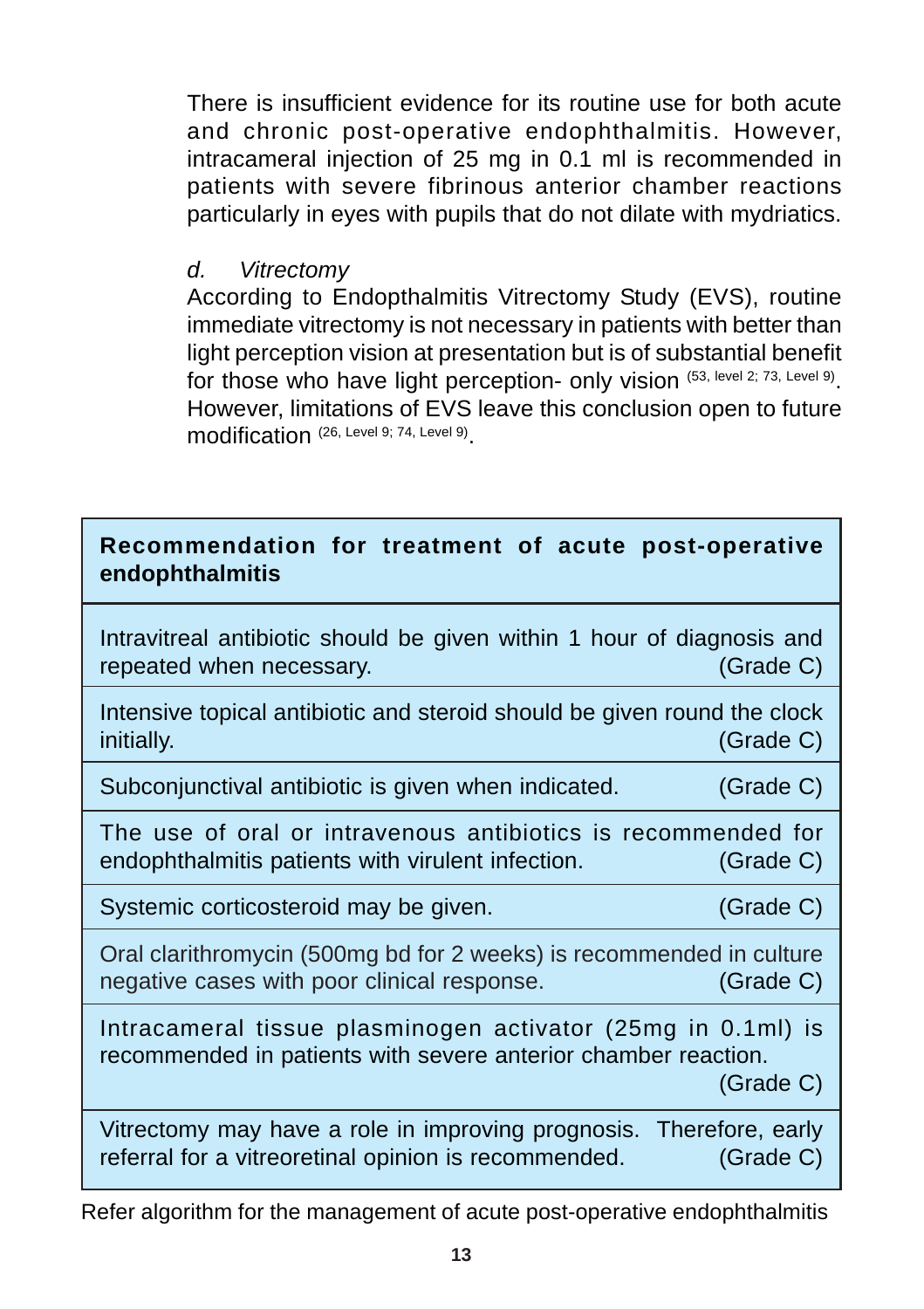Vitrectomy with or without silicone oil tamponade has been shown in recent case series, to increase the chance of surgical success and decrease the number of additional procedures in eyes with post-operative infectious endophthalmitis (75, Level 7).

## **4.2 Treatment of Chronic Post-operative Infectious Endophthalmitis**

## a. Antimicrobial therapy

Intravitreal antibiotic is given to all patients with chronic postoperative endophthalmitis. The choice of intravitreal antibiotic is similar to that in acute post-operative endophthalmitis (76, Level 6; 4, Level 9)

The decision to use topical and systemic antimicrobials in chronic post-operative infectious endophthalmitis is the same as that for acute post-operative infectious endophthalmitis<sup>(26, Level 9)</sup>.

For suspected fungal endophthalmitis, intravitreal amphotericin B (5ug or 10ug in 0.1ml) has been proven to be effective. Intravitreal miconazole (0.01mg in 0.1ml) should be considered for fungi resistant to amphotericin B (76, level 9; 4, Level 9).

Combined systemic therapy with amphotericin B and imidazole is effective in infection with Fusarium sp. whereas voriconazole or fluconazole is effective for Candida albicans. Itraconazole can be used for other Candida species, Aspergillus or Cryptococcus<sup>(77, Level 9)</sup>.

The indication for he use of systemic clarithromycin is as per acute post-operative endophthalmitis (66, Level 8; 67, Level 8; 26, level 9).

#### b. Vitrectomy

There is insufficient evidence for or against vitrectomy in the treatment of chronic post-operative endophthalmitis. However, in cases of suspected or confirmed Propionebacterium acnes or fungal endophthalmitis following cataract surgery, removal of IOL and posterior lens capsule with vitrectomy should be considered (4, Level 9; 18, Level 9).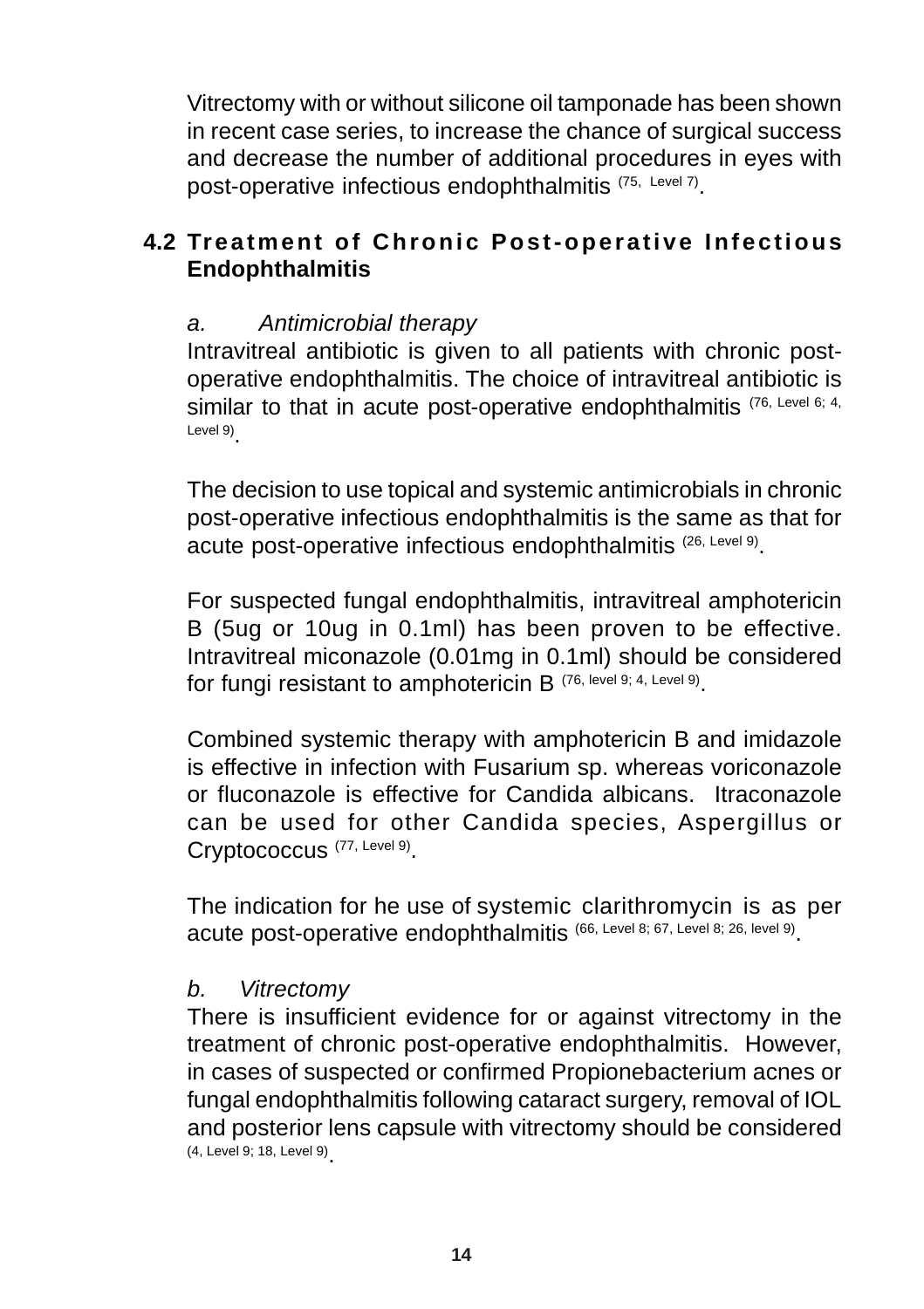| Recommendation for treatment of chronic post-operative<br>endophthalmitis                                                      |           |
|--------------------------------------------------------------------------------------------------------------------------------|-----------|
| Intravitreal antibiotic should be given promptly.                                                                              | (Grade C) |
| Intravitreal amphotericin B (5ug or 10ug in 0.1ml) is to be given if fungal<br>endophthalmitis is suspected.                   | (Grade C) |
| Topical antibiotics and steroid should be given.                                                                               | (Grade C) |
| Systemic anti-fungals to be given when indicated.                                                                              | (Grade C) |
| The use of oral or intravenous antibiotics is indicated in patients with<br>severe endophthalmitis.                            | (Grade C) |
| Oral clarithromycin (500mg bd for 2 weeks) is recommended in culture<br>negative cases with poor clinical response.            | (Grade C) |
| Intracameral tissue plasminogen activator (25mg in 0.1ml) is<br>recommended in patients with severe anterior chamber reaction. | (Grade C) |
| Early referral for vitreoretinal consultation is recommended. (Grade C)                                                        |           |

Refer algorithm for the management of chronic post-operative endophthalmitis

# **5. CLINICAL AUDIT INDICATOR**

The incidence rate of post-operative infectious endophthalmitis should be monitored as a performance indicator by all ophthalmic facilities. Currently data from MOH hospitals are being collected by the ophthalmology service, MOH.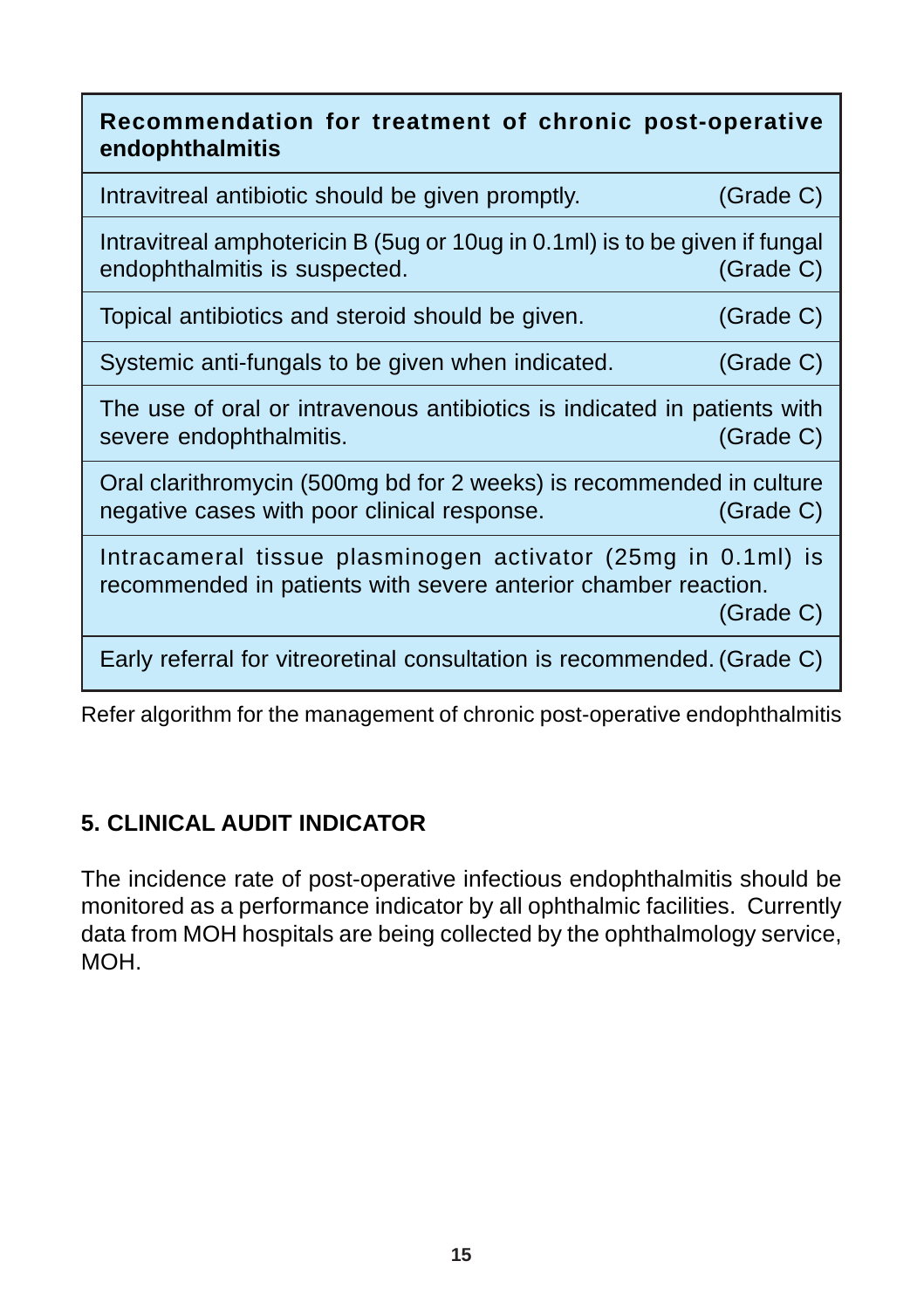## **ALGORITHM FOR THE MANAGEMENT OF ACUTE POST-OPERATIVE INFECTIOUS ENDOPHTHALMITIS**

# **CLINICAL DIAGNOSIS**

History:

Patient who presents within 2 weeks of intraocular surgery with signs and symptoms suspicious of endophthalmitis (refer to text)

**Examination** 

- 1. Perform anterior and posterior segment examinations
- 2. Perform B-scan ultrasonography if necessary



<u>し</u>

- 1. Perform vitreous tap +/- anterior chamber tap. Preferably to be done within **ONE** hour of clinical diagnosis
- 2. Send specimen for gram stain, culture and sensitivity, and PCR test where indicated

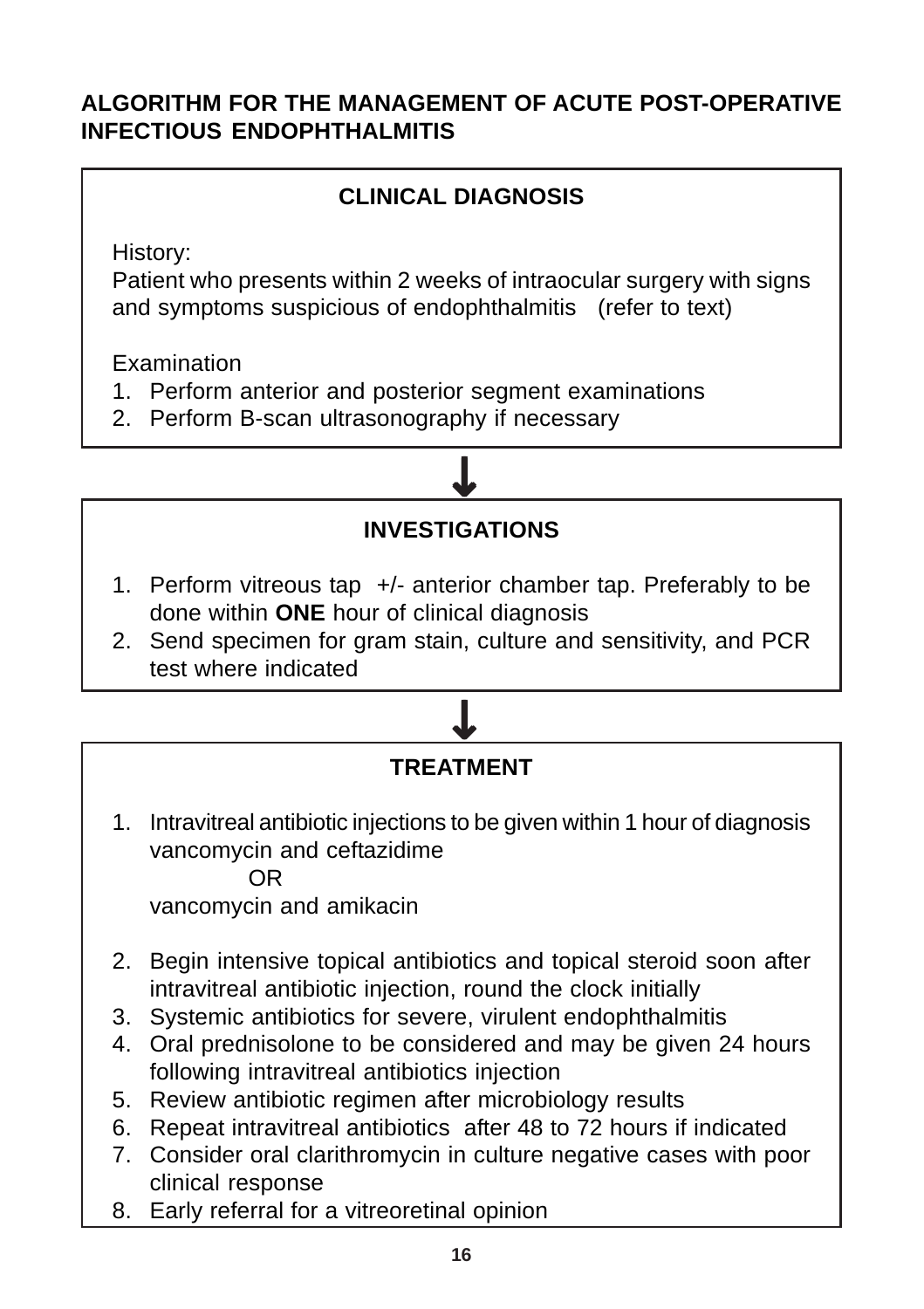## **ALGORITHM FOR THE MANAGEMENT OF CHRONIC POST-OPERATIVE INFECTIOUS ENDOPHTHALMITIS**

## **CLINICAL DIAGNOSIS**

History:

Patient who presents after 2 weeks of intraocular surgery with signs and symptoms suspicious of endophthalmitis (refer to text)

**Examination** 

- 1. Perform anterior and posterior segment examinations
- 2. Perform B-scan ultrasonography if necessary



- 1. Perform vitreous tap +/- anterior chamber tap
- 2. Send specimen for gram stain, culture and sensitivity, and PCR test if indicated
- 3. If decision is made to remove the IOL, then send the lens capsule fragments for gram stain, culture and sensitivity, and PCR test if indicated

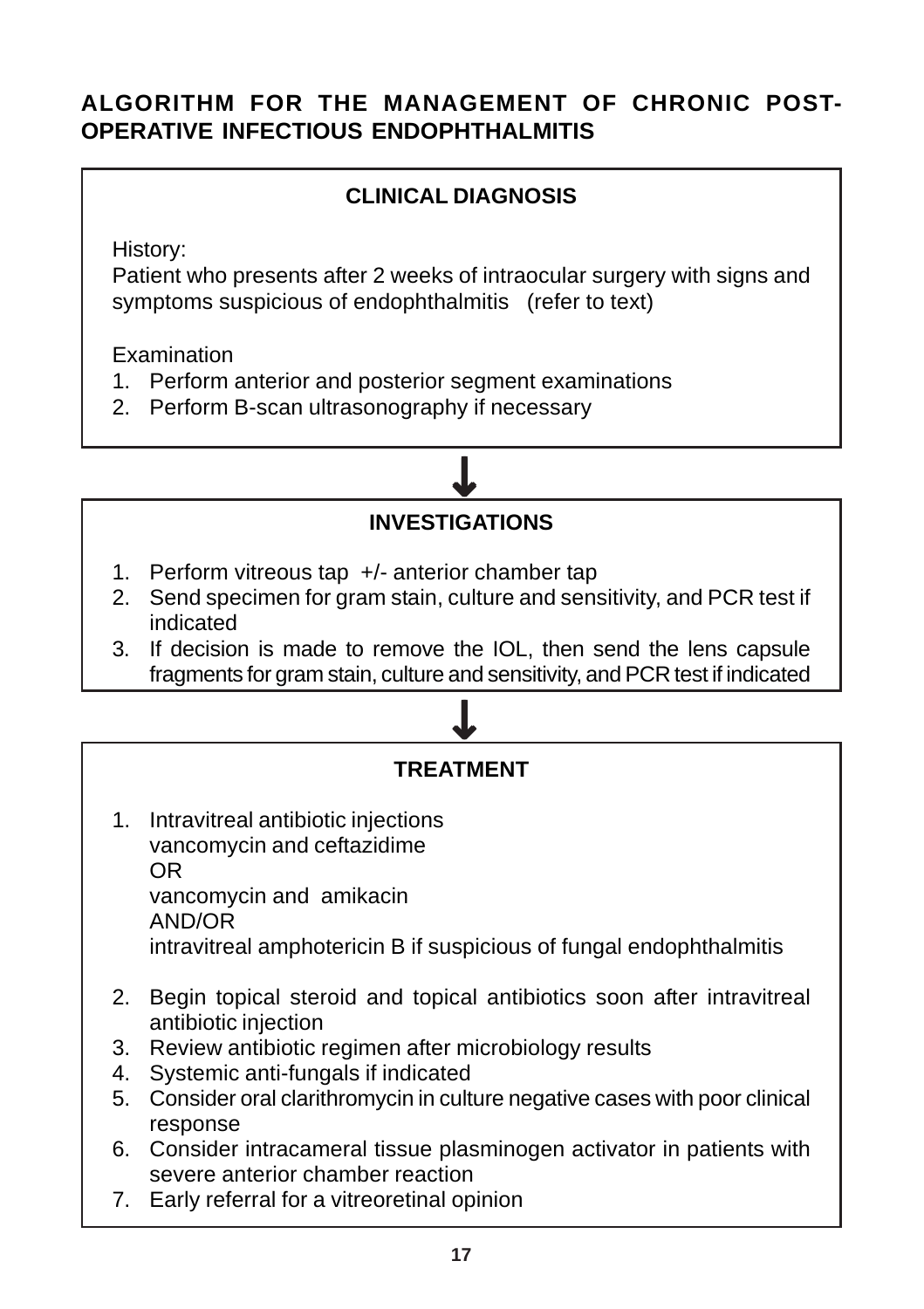## **PROPHYLACTIC MEASURES**

- 1. Careful preoperative assessment of patients
	- 1.1. Treat patients who have predisposing risk factors such as eyelid infection, conjunctivitis, dacryocystitis and nasolacrimal duct obstruction.
	- 1.2. Optimize patients' medical conditions, which may affect wound healing such as diabetes mellitus and anemia.
- 2. Proper scrubbing of eyebrow, upper and lower eyelids, eyelashes, adjacent forehead, nose, cheek and temporal orbital areas with 5% povidone iodine\*. Use chlorhexidine 0.05% as an alternative in patients who are allergic to povidone iodine.
- 3. Apply 5% povidone iodine to the conjunctival sac before surgery begins.
- 4. Proper draping of eyelid margins, and with proper use of speculum to tuck in all eyelashes under the non porous adhesive drape.
- 5. Ensure sterility of surgical instrument especially the microsurgical instruments that enter the eyes. Only use properly sterilized micro instruments.
- 6. Avoid soaking of instruments.
- 7. For cataract surgery
	- 7.1. Avoid unnecessary contact of IOL on possible areas of contamination including ocular surface.
	- 7.2. Use of injector for foldable lens is preferred.
	- 7.3. Do not share viscoelastic material between patients.
	- 7.4. Ensure incision is water tight at the end of surgery.
	- 7.5. Consider intracameral injection of 1mg cefuroxime in 0.1 ml at the end of surgery. Careful dilution must be undertaken to prevent potential toxicity.
- 8. Replenishment of analgesic, steroid and antibiotic eye drops used in the OT at regular intervals to prevent contamination. Label date of opening on new bottles.
- 9. Careful post-operative monitoring for high risk patients.

\*Preparation of 5% povidone iodine is done with 1:1 dilution of the 10% solution with sterile balanced salt solution (BSS) or isotonic saline. It should be prepared on the day of surgery. The use of a large bottle of readily diluted povidone iodine or chlorhexidine should be avoided as both antiseptics can become contaminated with Pseudomonas aeruginosa. Povidone iodine solution containing detergent must NOT be used as it coagulates the cornea irreversibly (26, level 9).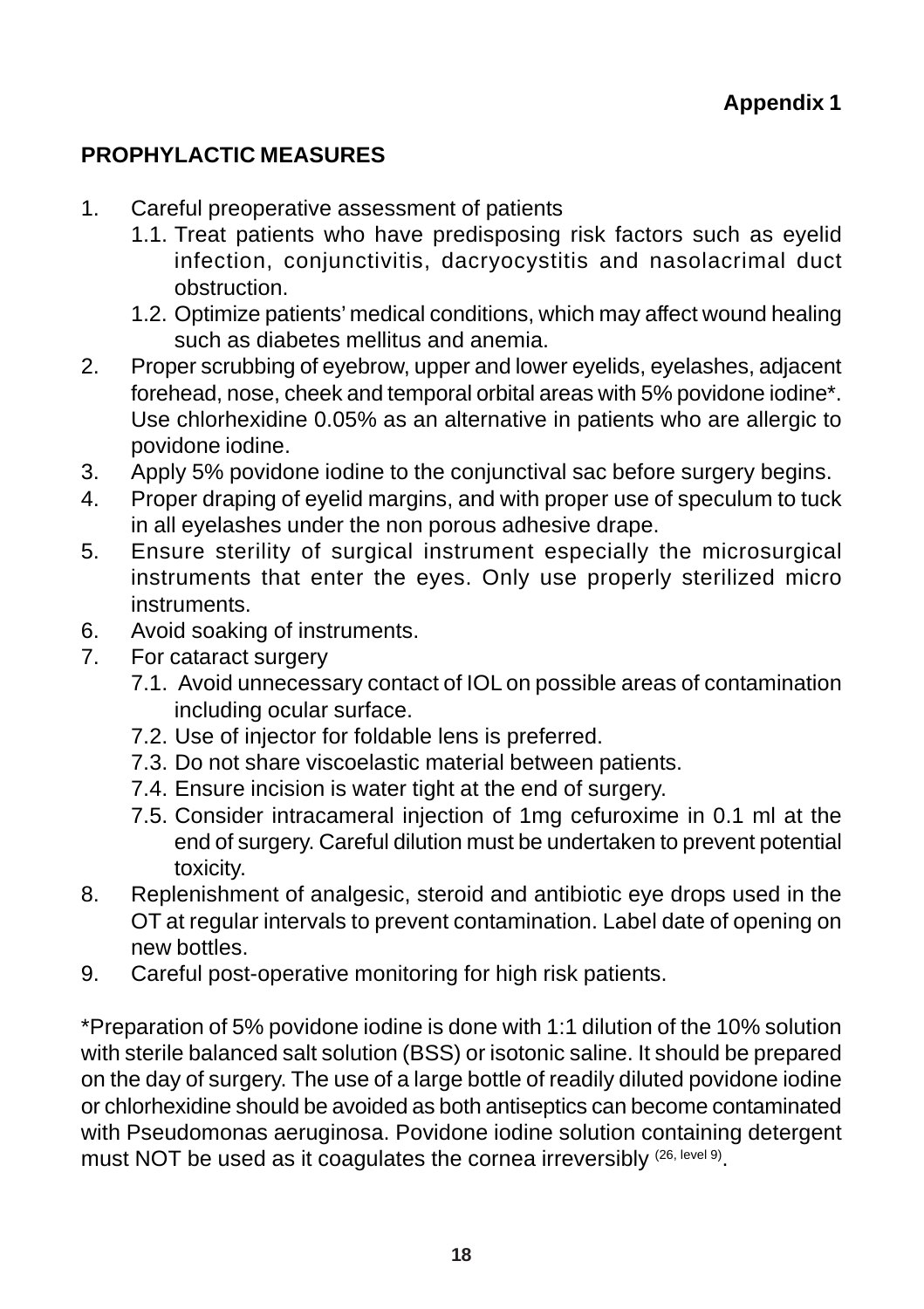### **PROCEDURE FOR ANTERIOR CHAMBER TAP, VITREOUS TAP AND INTRAVITREAL ANTIBIOTIC INJECTION**

#### **Anterior Chamber Tap**

- 1. Obtain consent from patient.
- 2. Instill topical anaesthetic drops.
- 3. Perform limbal paracentesis at the slit lamp, using a 1 ml syringe (not an insulin syringe) with a half inch 25 gauge needle. A larger bore needle, e.g. 23 gauge needle, may be used if there is hypopyon. Loosen the plunger first before entering the eye to ease the aspiration of aqueous.
- 4. Aspirate 0.1 to 0.2 ml of aqueous.
- 5. Inoculate aqueous specimen onto culture plates and smear it on glass slide.
- 6. Label the syringe, culture plates, glass slide or culture bottle before sending them to the laboratory.

#### **Vitreous Tap**

- 1. Obtain consent from patient.
- 2. Prepare vitreous tap set consisting of eyelid retractor, caliper, conjunctival forceps, 5ml syringes, 23G needle, cotton buds, eye pad, and povidone iodine 5% solution.
- 3. Perform procedure using aseptic technique in a quiet and clean place, either at the outpatient clinic, ward or operating theatre.
- 4. Clean the periorbital skin and conjunctival sac with povidone iodine 5%.
- 5. Drape the eye.
- 6. Instill topical anaesthetic drops and subconjunctival injection of 2% lignocaine.
- 7. Perform vitreous tap using a 5ml syringe with 23G needle. Enter the eye about 4 mm posterior to the limbus for phakic eyes or 3.5 mm for aphakic or pseudophakic eyes.
- 8. Aspirate about 0.2ml to 0.4 ml of vitreous.
- 9. Inoculate vitreous specimen onto culture plates and smear it on a glass slide.
- 10. Label the syringe, culture plates, glass slide or culture bottle before sending them to the laboratory

#### **Intravitreal Antibiotic Injection**

- 1. Prepare and dilute intravitreal antibiotics using an aseptic technique.
- 2. Prepare different antibiotics in separate syringes.
- 3. Use 26G or 30G needle and inject 4 mm (phakic eyes) or 3.5 mm (pseudophakic/ aphakic eyes) posterior to the limbus into the mid vitreous cavity, with the bevel of the needle pointing anteriorly.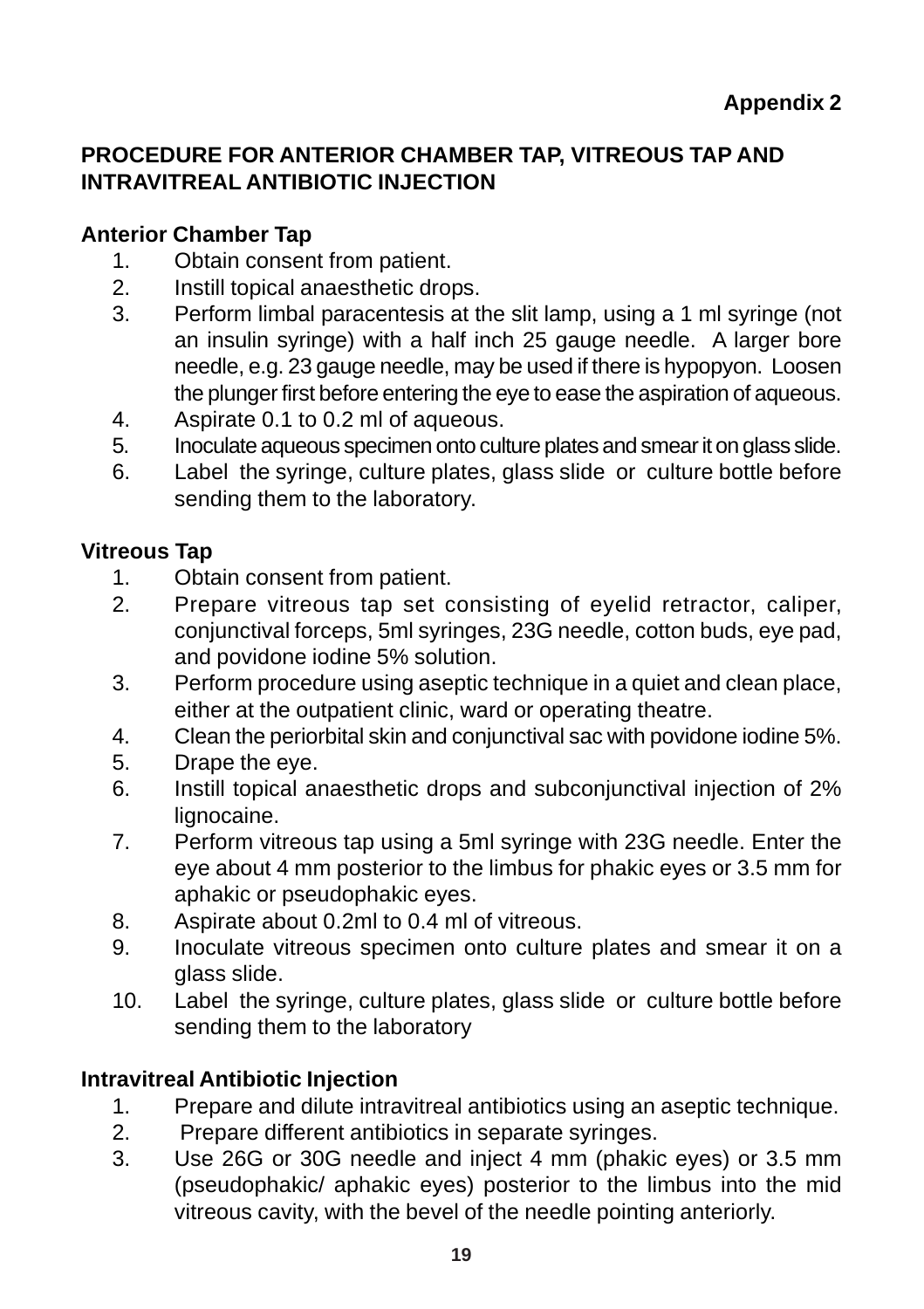# **PREPARATION OF INTRAVITREAL DRUGS**

Intravitreal drug preparation should be freshly diluted and preferably supplied by the hospital pharmacy department. However, in case of emergency, it can be prepared in the ward using an aseptic technique. The drug preparation guide is given below.

| Drug (Recom-<br>mended dosage)                | Preparation                                                                                                                                                                                                                                                                                                                                                                                                                                                                                               |
|-----------------------------------------------|-----------------------------------------------------------------------------------------------------------------------------------------------------------------------------------------------------------------------------------------------------------------------------------------------------------------------------------------------------------------------------------------------------------------------------------------------------------------------------------------------------------|
| Vancomycin<br>hydrochloride<br>(2mg in 0.1ml) | 1. The vial contains 500 mg vancomycin powder<br>2. Reconstitute the vial with 10 ml of 0.9% normal saline<br>(NS). Mix well<br>3. Withdraw 4ml (200mg) and add 6ml of 0.9% NS<br>4. Take 0.1 ml (=2 mg)                                                                                                                                                                                                                                                                                                  |
| Ceftazidime<br>sodium<br>(2mg in 0.1ml)       | 1. The vial contains 1000 mg ceftazidime powder.<br>2. Reconstitute the vial with 10 ml of 0.9% NS/water for<br>injection. Mix well<br>3. Withdraw 1 ml (100mg) and add 4ml of 0.9% NS/water<br>for injection<br>4. Take 0.1 ml $( = 2$ mg)                                                                                                                                                                                                                                                               |
| Amikacin sulfate<br>(0.4mg in 0.1ml)          | 1. The vial contains a<br>1. The vial contains a<br>solution of 500mg of<br>solution of 250mg of<br>amikacin sulfate in 2 ml<br>amikacin sulfate in 2 ml<br>(250mg/ml)<br>(125mg/ml)<br>2. Withdraw 0.8 ml (200 mg)<br>2. Withdraw 1ml (125 mg)<br>and add 9.2ml of 0.9% NS<br>and add 11.5 ml of 0.9% NS<br>3. Withdraw $0.2$ ml $(4 \text{ mg})$<br>3. Withdraw 0.4ml (4mg)<br>and add 0.8ml of 0.9% NS<br>and add 0.6ml of 0.9% NS<br>4. Take $0.1$ ml ( = $0.4$ mg)<br>4. Take $0.1$ ml ( = $0.4$ mg) |
| Amphotericin B<br>(0.005mg in 0.1ml)          | 1. The vial contains 50-mg of amphotericin B powder<br>2. Reconstitute the vial with 10ml sterile water for injection<br>3. Withdraw 1ml (5mg) and add 9ml of sterile water for<br>injection. Mix well<br>4. Withdraw 1ml (0.5mg) and add 9ml of sterile water for<br>injection. Mix well<br>5. Take $0.1$ ml (= $0.005$ mg)                                                                                                                                                                              |
| Miconazole<br>(0.01mg in 0.1ml)               | 1. The ampoule contains 10mg/ml of miconazole<br>2. Withdraw 1ml (10mg) and add 9ml of 0.9% normal saline.<br>Mix well<br>3. Withdraw 1ml (1mg) and add 9ml of 0.9% normal saline<br>4. Take 0.1ml (=0.01mg)                                                                                                                                                                                                                                                                                              |
| Dexamethasone<br>(0.4mg in 0.1ml)             | 1.<br>The vial contains a solution of 4mg of dexamethasone in 1ml<br>2. Take $0.1ml (= 0.4mg)$                                                                                                                                                                                                                                                                                                                                                                                                            |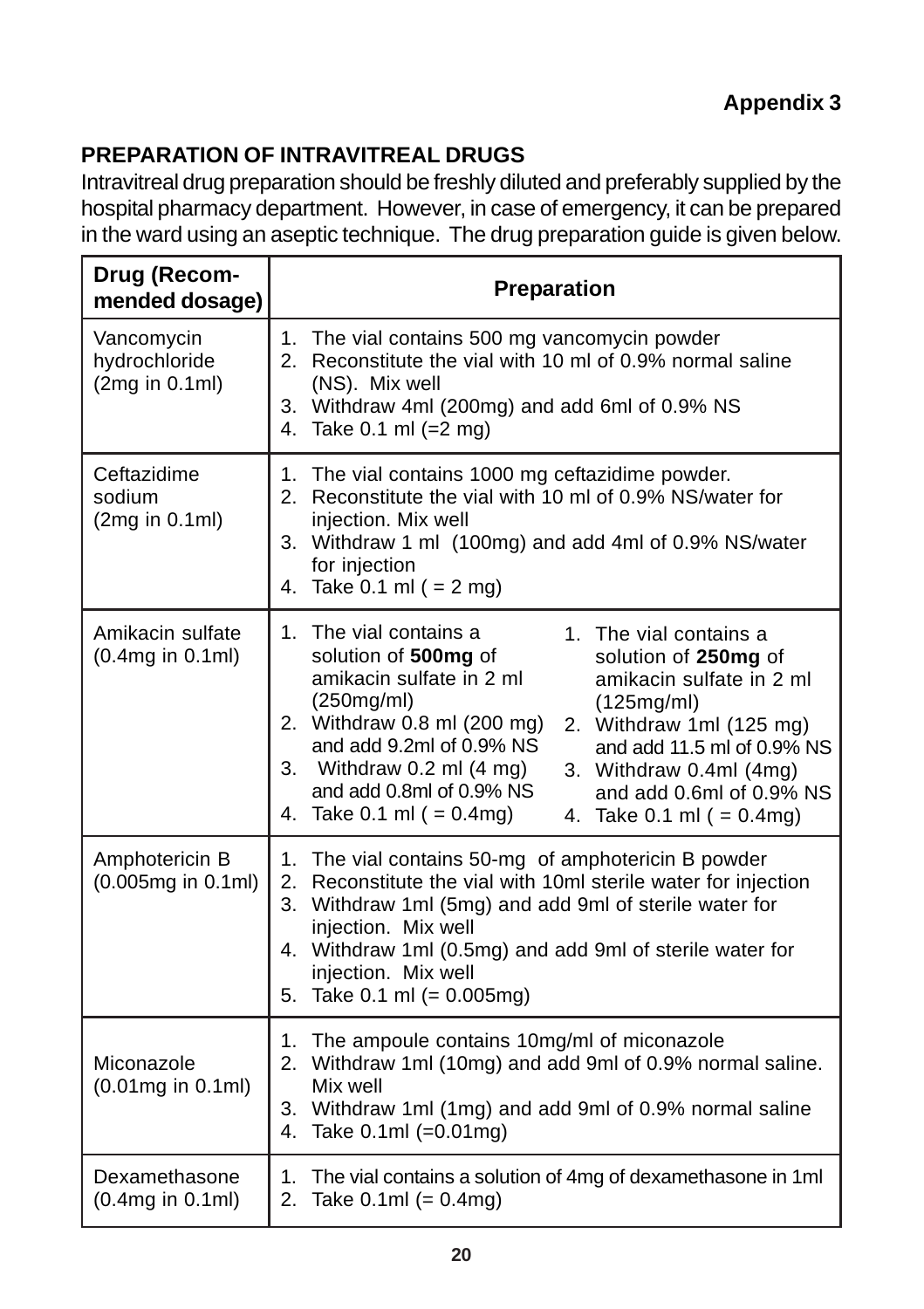# **Appendix 4**

# **PREPARATION OF INTRACAMERAL CEFUROXIME**

| Drug (Recom-<br>mended dosage) | <b>Preparation</b>                                                                                                                                                                                                                                                                                                                                                                                                                      |
|--------------------------------|-----------------------------------------------------------------------------------------------------------------------------------------------------------------------------------------------------------------------------------------------------------------------------------------------------------------------------------------------------------------------------------------------------------------------------------------|
| Cefuroxime<br>(1mg in 0.1ml)   | 1. The vial contain 1500mg<br>1. The vial contain 750mg<br>of cefuroxime powder<br>of cefuroxime powder<br>2. Reconstitute the vial<br>2. Reconstitute the vial<br>with 15 ml of $0.9\%$ NS<br>with $7.5$ ml of 0.9% NS<br>3. Withdraw 1ml (100mg)<br>3. Withdraw 1ml (100mg)<br>of this solution and add<br>of this solution and add<br>9ml of 0.9% NS<br>9ml of 0.9% NS<br>4. Take $0.1$ ml ( $=1$ mg)<br>4. Take $0.1$ ml ( $=1$ mg) |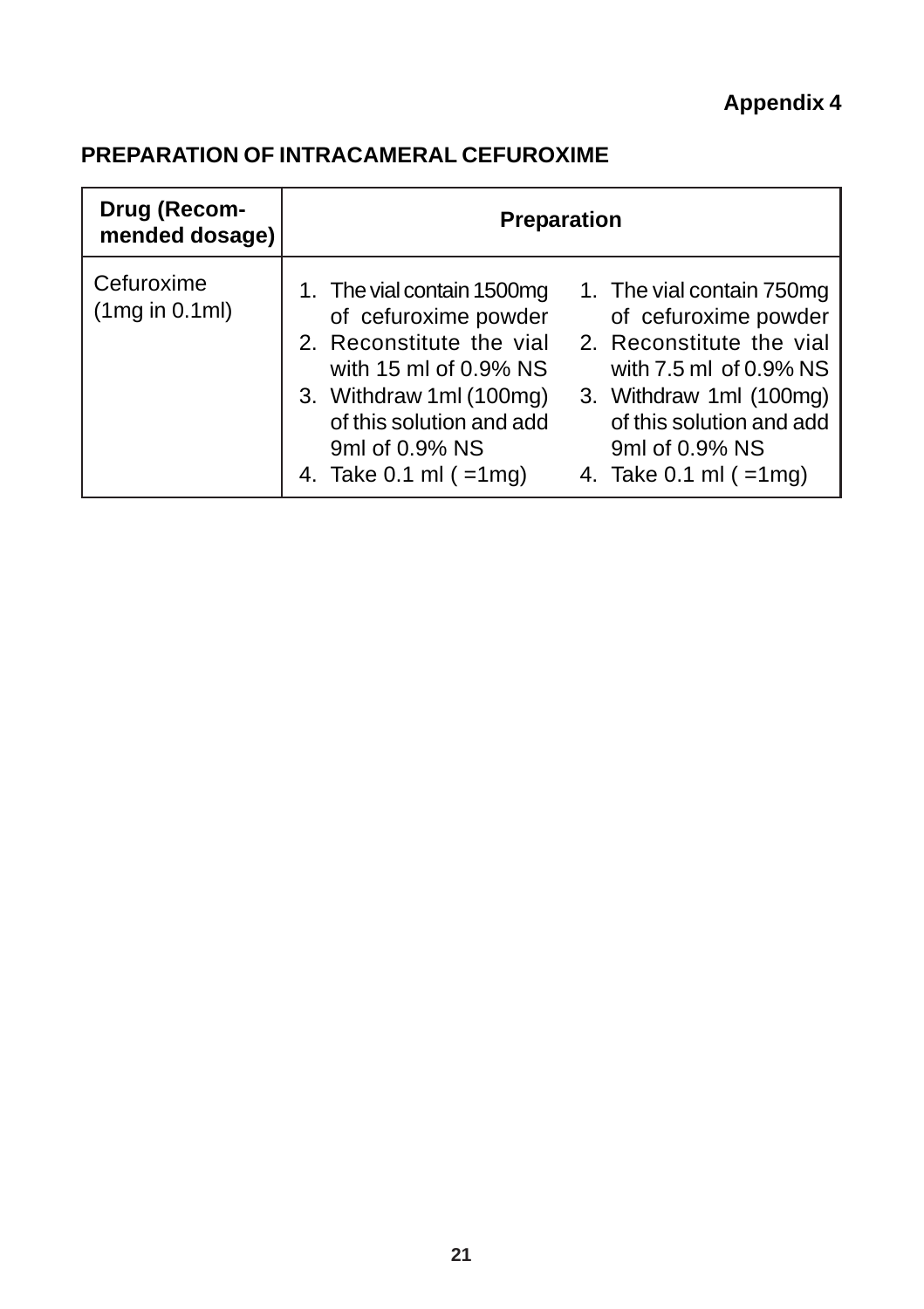#### **REFERENCES**

- 1 Kattan HM, Flynn HW Jr, Pflugfelder SC, Robertson C, Forster RK (1991). Nosocomial endophthalmitis survey. Current incidence of infection after intraocular surgery. Ophthalmology. Aug; 98(8):1147-1148.
- 2 Aaberg TM Jr, Flynn HW Jr, Schiffman J, Newton J (1998). Nosocomial acute-onset postoperative endophthalmitis survey. A 10-year review of incidence and outcomes. Ophthalmology. Jun; 105(6):1004-1010
- 3 Greenfield DS, Suner IJ, Miller MP, Kangas TA, Palmberg PF, Flynn HW Jr (1996). Endophthalmitis after filtering surgery with mitomycin. Arch Ophthalmol. Aug;114(8):943-9
- 4 Kresloff MS, Castellarin AA, Zarbin MA (1998). Endophthalmitis Survey. Ophthamol ;43: 193-224
- 5 Norregaard JC, Thoning H, Bernth-Petersen P, Andersen TF, Javitt JC, Anderson GF (1997). Risk of endophthalmitis after cataract extraction: results from the International Cataract Surgery Outcomes study. Br J Ophthalmol; 81:102-106
- 6 Goh PP, Shamala R, Rajalakshmi G, Ronald D (2002). The first report of the National Cataract Surgery Registry. A publication of National Cataract Surgery Registry and Clinical Research Centre, Ministry of Health
- 7 Goh PP, Shamala R, Rajalakshmi G, Ronald D (2003). The second report of the National Cataract Surgery Registry. A publication of National Cataract Surgery Registry and Clinical Research Centre, Ministry of Health
- 8 Goh PP, Shamala R, Rajalakshmi G, Ronald D.(2004). The third report of the National Cataract Surgery Registry.A publication of National Cataract Surgery Registry and Clinical Research Centre, Ministry of Health
- 9 Ciulla TA, Star MB, Masket S (2002). Bacterial endophthalmitis prophylaxis for cataract surgery: An evidence-based update. Ophthalmol., 109,pp 12- 26
- 10 Bannerman TL, Rhoden DL, McAllister SK, Miller JM and Wilson LA (1997). The source of coagulase-negative staphylococci in the Endophthalmitis Vitrectomy Study. A comparison of eyelid and intraocular isolates using pulse-field gel electrophoresis. Archive Ophthalmol 115, pp 357-361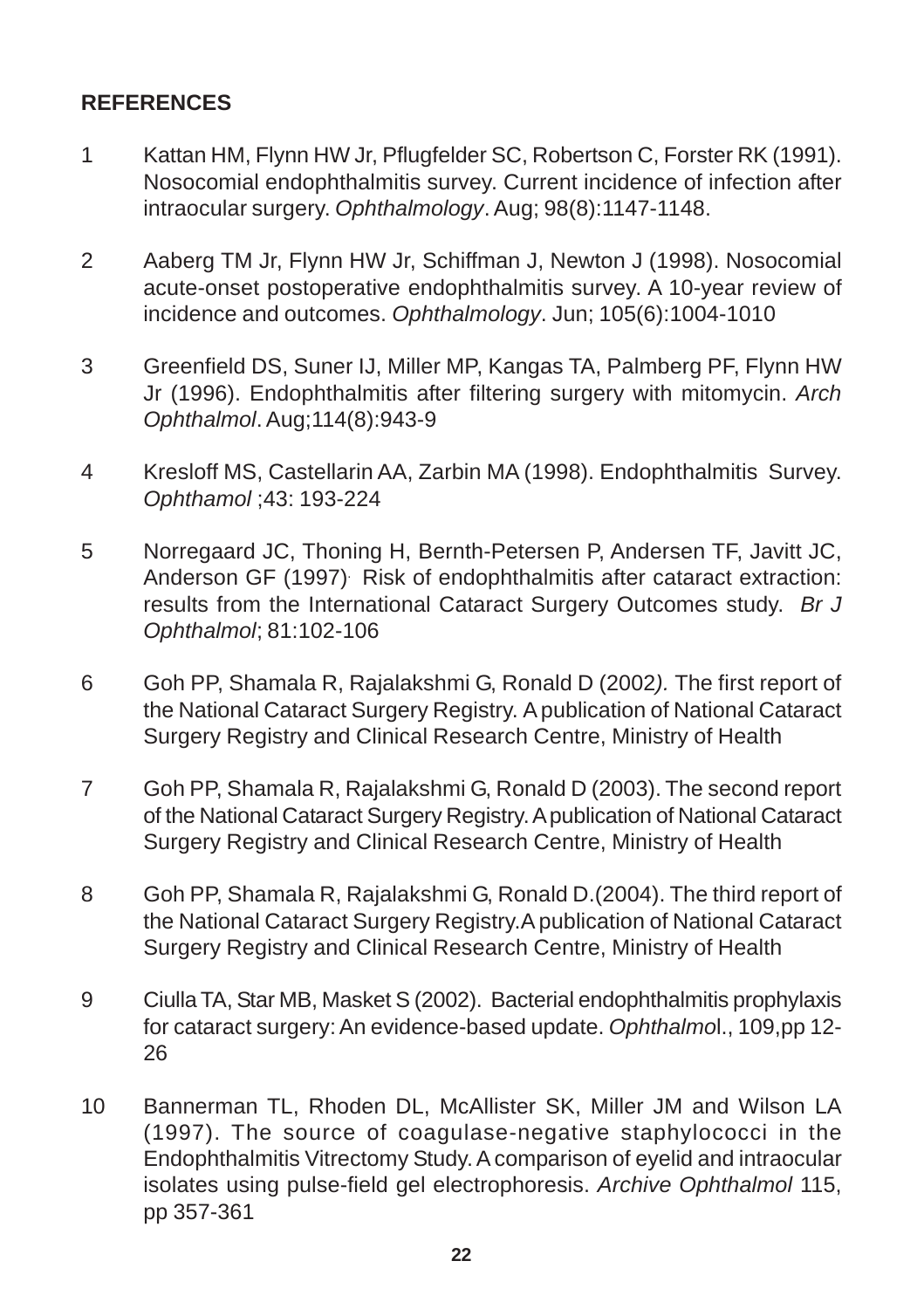- 11 Speaker MG, Milch FA, Shah MK, Eisner W, Kreiswirth BN (1991). Role of external bacterial flora in the pathogenesis of acute postoperative endophthalmitis. Ophthalmology.; 98, pp 639–649
- 12 Morris R, Camesasca FI, Byrne J, John G (1993). Postoperative endophthamitis resulting from prosthesis contamination in the fellow eye. AM J Ophtalmology ; 1116(3): 346-349
- 13 Menikoff JA, Speaker MG, Marmor M, Raskin EM (1991). A case-control of risk factors for postoperative endophthalmitis. Ophhtalmology.; 98(17) 61-68
- 14 Hughes DS, Hill RJ (1994). Infectious endopthalmitis after cataract surgery. Br J Ophthalmol, Mar: 78 (3) : 227-232
- 15 Wong TY, Chee SP (2004). Risk factor of acute endophthalmitis after cataract extraction: a case control study in Asian eyes. Br J Ophthalmol.; 8:29-31
- 16 Phillips WB, Tasman WS (1994). Postoperative endophthalmitis in assocaition with diabetes mellitus. Ophthalmology ; 101 : 508-518
- 17 Doft BH, Wisniewski SR, Kelsey SF, Fitzgerald SG;( 2001). Diabetes and postoperative endophthalmitis in the endophthalmitis vitrectomy study. Arch Ophthalmol. May;119(5):650-656
- 18 Sunaric Megevand G, Pournaras CJ (1997). Current approach to postoperative endophthalmitis. Br J Ophthalmol;81:1006-1015
- 19 Montan PG, Koranyi G, Setterquist HE, Stridh A, Philipson BT, Wiklund K (1998). Endophthalmitis after cataract surgery: risk factors relating to technique and events of the operation and patient history. A retrospective case – control study. Ophthalmology; 105: 2171-2177
- 20 Mayer E, Cadman D, Ewings P, Twomey J M, Gray R H, Claridge K G, Hakin K N, Bates A K. (2003). 10 year retrospective survey of cataract surgery and endophthalmitis in a single eye unit: injectable lenses lower the incidence of endophthalmitis. Br J Ophthalmol. July 1, 87(7): 867 – 869
- 21 Scott IU, Flynn HW Jr, Gillign PH (1995). Endophthalmitis after secondary intraocular lens implantation. A case –control study. Ophtalmology;102:1925-1931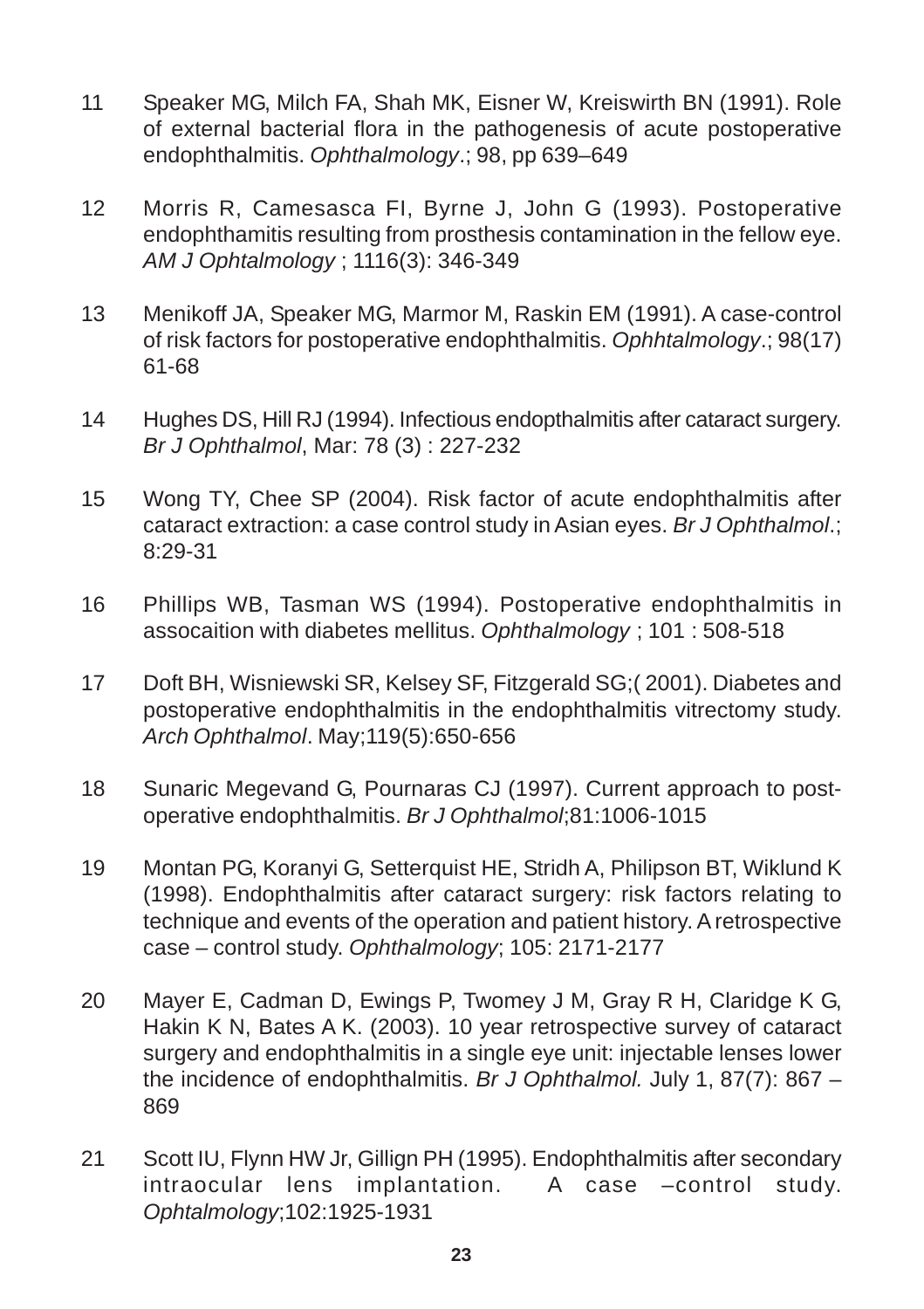- 22 Schmitz S, Dick HB, Krummenauer F, Pfeiffer N (1999). Endophthalmitis in cataract surgery. Results of a German survey. Ophthalmology.; 106:1869-1877
- 23 Nagaki Y, Hayasaka S, Kadoi C, Matsumoto M, Yanagisawa S, Watanabe K, Watanabe K, Hayasaka Y, Ikeda N, Sato S, Kataoka Y, Togashi M, Abe T (2003). Bacterial endophthalmitis after small-incision cataract surgery. Effect of insicison placement and intraocular lens type. J Cataract Refract Surg. Jan;29(1):20-6.
- 24 Javitt JC, Vitale S, Canner JK, Street DA, Krakauer H, McBean AM, Sommer A (1991). National outcomes of cataract extraction. Endophthalmitis following inpatient surgery. Arch Ophthalmol.; 109:1085- 1089
- 25 Desai P, Minassian DC, Reidy A (1999). The National Cataract Survey 1997/1998: a report of the results of clinical outcomes. Br J Ophthalmol; 83:1336–1340
- 26 ESCRS Guidelines on Prevention, Investigation and Management of Post – Operative Endophthalmitis Version 1. European Society for Cataract and Refractive Surgeons. (2005) 1-31
- 27 Caronia RM, Liebmann JM, Friedman R, Cohen H, Ritch R (1996). Trabeculectomy at the inferior limbus. Arch Ophthalmol. Apr; 114(4):387- 391
- 28 Higginbotham EJ, Stevens RK, Musch DC, Karp KO, Lichter PR, Bergstrom TJ, Skuta GL (1996). Bleb-related endophthalmitis after trabeculectomy with mitomycin C. Ophthalmology. Apr;103(4):650-656
- 29 Jampel HD, Quigley HA, Kerrigan-Baumrind LA, Melia BM, Friedman D, Barron Y (2001). Risk factors for late-onset infection following glaucoma filtration surgery. Arch Ophthalmol.; 119(7): 1001-1008
- 30 Behrens Baumann W, Ruchel R, Zimmermann, Vogel M (1991). Candida tropicalis endophhtalmitis following penetrating keratopalsty. Br J Ophthalmol;75:565
- 31 Ferguson AW, 21Scott JA, McGavigan J, et.al.(2003). Comparison of 5% povidone-iodine solution against 1% povidone-iodine solution in preoperative cataract surgery antisepsis: a prospective randomised double blind study. Br J Ophthalmol,; 87(2) , pp 163-167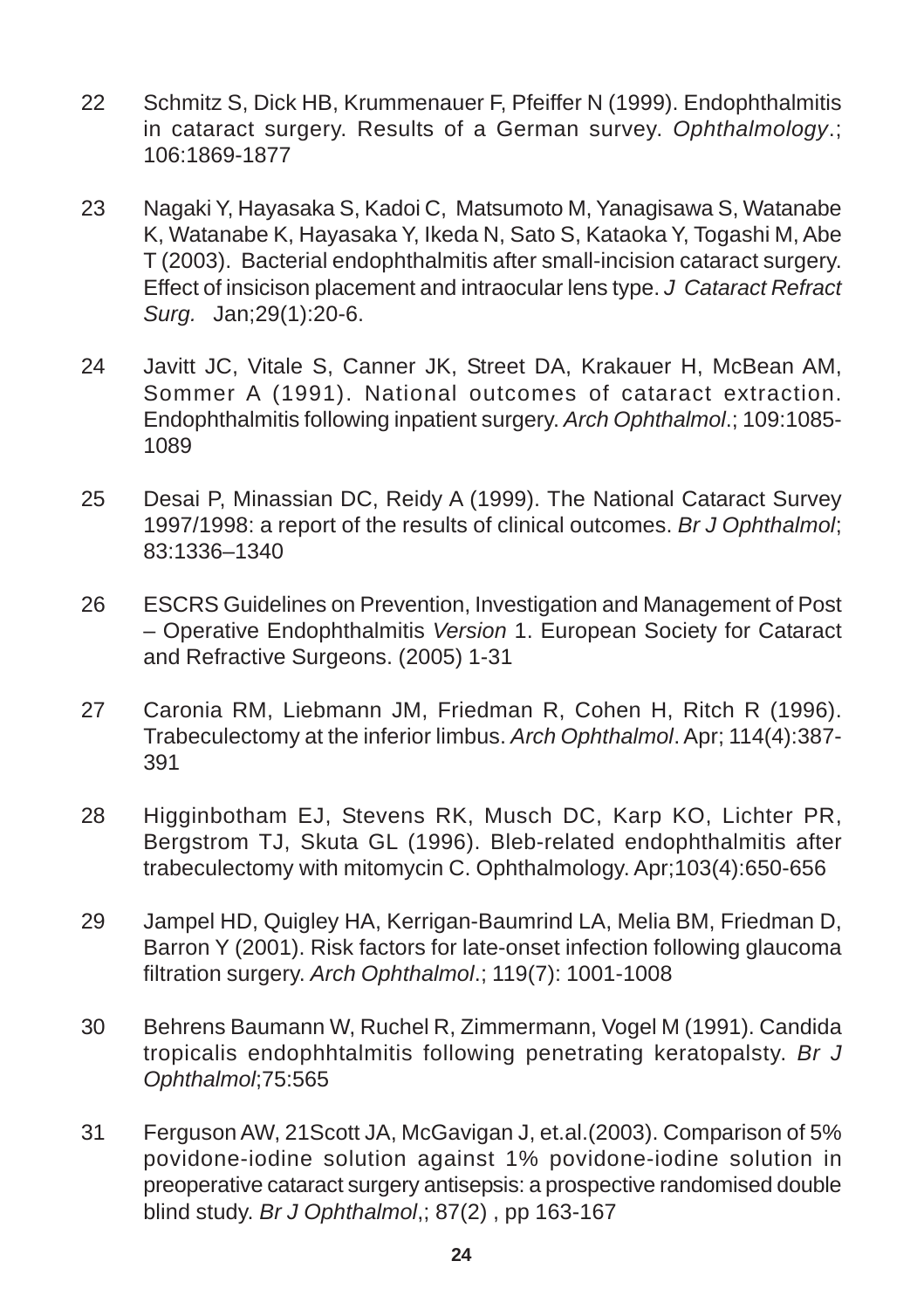- 32 Apt L, Isenberg S, Yoshimori R, Paez JH (1984). Chemical preparation of the eye in ophthalmic surgery: III. Effect of povidone-iodine on the conjunctiva. Arch Ophthalmol.; 102:728-729
- 33 Apt L, Isenberg SJ, Yoshimori R, Spierer A (1989). Outpatient topical use of povidone-iodine in preparing the eye for surgery. Ophthalmology; 96:289-292
- 34 Isenberg S, Apt L, Yoshimuri R (1983). Chemical preparation of the eye in ophthalmic surgery. I. Effect of conjunctival irrigation. Arch Ophthalmol.. May;101(5):761-763
- 35 Isenberg SJ, Apt L, Yoshimori R, Khwarg S (1985). Chemical preparation of the eye in ophthalmic surgery: IV. Comparison of povidone-iodine on the conjunctiva with a prophylactic antibiotic. Arch Ophthalmol.; 103:1340- 1342
- 36 Hara J, Yasuda F, Higashitsutsumi M (1997). Preoperative disinfection of the conjunctival sac in cataract surgery. Ophthalmologica.; 211(suppl 1): 62-67
- 37 Binder C, Miño de Kaspar H, Engelbert M, Klauss V, Kampik A (1998). Colonization of the conjunctiva with Propionibacterium acnes before and after application of povidon iodine before intraocular surgery. Ophthalmology.; 95:438-441
- 38 Speaker MG, Menikoff JA (1991). Prophylaxis of endophthalmitis with topical povidone – iodine.Opthalmology:98:1769-1774
- 39 Isenberg SJ, Apt L, Yoshimori R, Pham C,Lam NK.(1997). Efficacy of topical povidone iodine during the first week after ophthalmic surgery. Am J Ophtahlmol. , 1124: 31-35
- 40 Apt L, Isenberg SJ, Yoshimori R, Chang A, Lam GC, Wachler B, Neumann D (1995). The effect of povidone-iodine solution applied at the conclusion of ophthalmic surgery. Am J Ophthalmol Jun; 119(6): 701-705
- 41 Barry P, Seal DV, Gettinby G, Lees F, Peterson M, Revie CW (2006). ESCRS Endophthalmitis Study Group. ESCRS study of prophylaxis of postoperative endophthalmitis after cataract surgery: Preliminary report of principal results from a European multicenter study. J Cataract Refract Surg. Mar; 32(3):407-410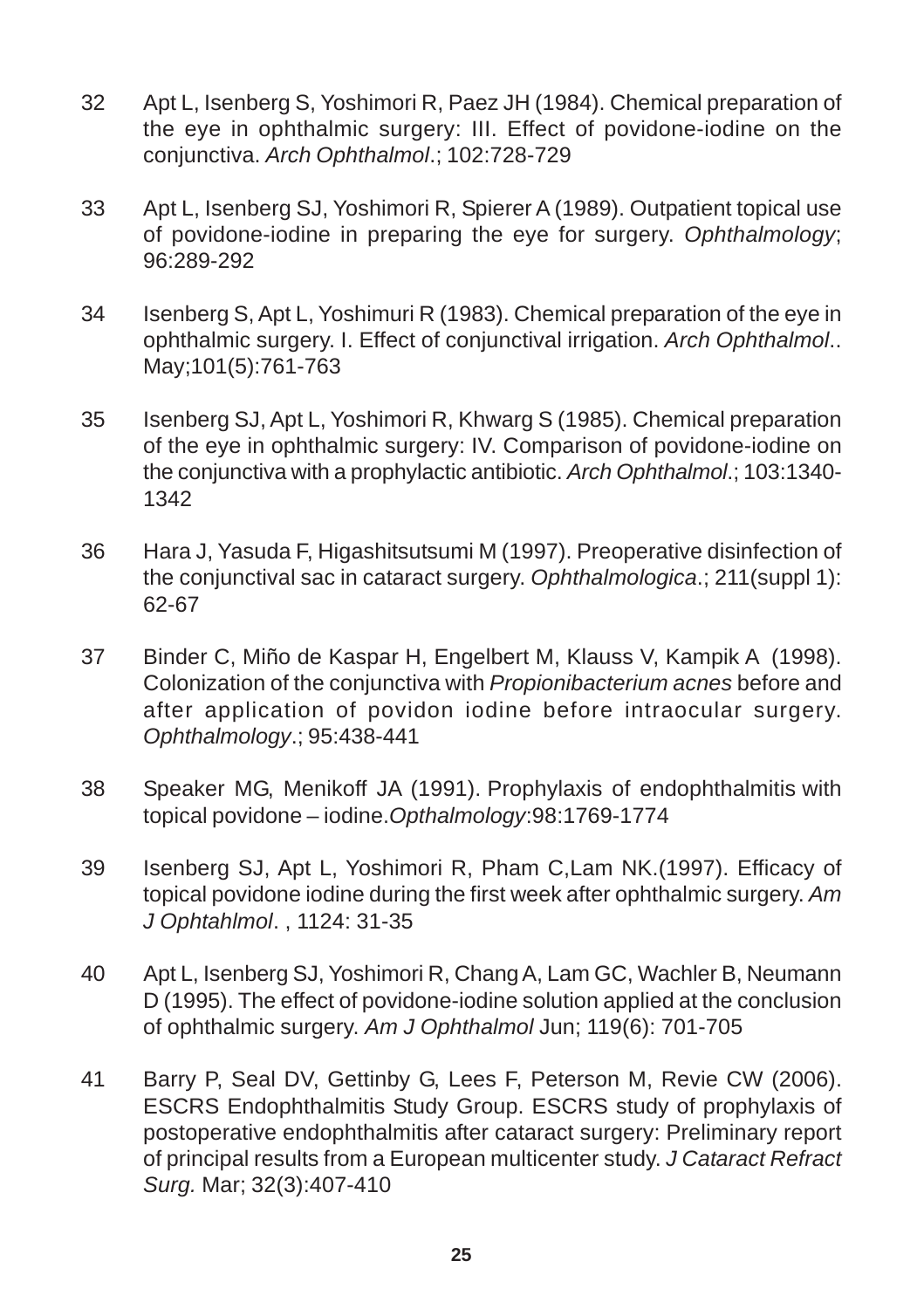- 42 Montan PG, Wejde P, Koranyi G, Rylander M. (2002). Prophylactic intracameral cefuroxime. Efficacy in preventing endophthalmitis after cataract surgery. J Cataract Refract Surg, 28: 982-987
- 43 Mistlberger A, Ruckhofer J, Raithel E, Muller M, Alzner E, Egger SF, Grabner G. (1997) . Anterior chamber contamination during cataract surgery with intraocular lens implantation. J Cataract Refract Surg.; 23:1064-1069
- 44 Adenis JP, Robert PY (1997). Local antimicrobial prophylaxis in cataract surgery: recent controversies and clinical guidelines. Ophthalmologica.; 211 Suppl 1:77-80
- 45 Dickey JB, Thompson KD, Jay WM (1991). Anterior chamber aspirate cultures after uncomplicated cataract surgery. Am J Ophthalmol.;112: 278- 282
- 46 Beigi B, Westlake W, Chang B, Marsh C, Jacob J, Riordan T (1998). The effect of intracameral, per-operative antibiotics on microbial contamination of anterior chamber aspirates during phacoemulsification. Eye.; 12 ( Pt 3a):390-394
- 47 Gritz DC, Cevallos AV, Smolin G, Whitcher JP Jr (1997). Antibiotic supplementation of intraocular irrigating solutions. An in vitro model of antibacteria l action. Ophthalmology. Jun;104(6):900-901
- 48 Campochiaro PA, Lim JI (1994). Aminoglycoside toxicity in the treatment of endophthalmitis. The Aminoglycoside Toxicity Study Group. Arch Ophthalmol.; 112:48-53
- 49 Gordon YJ (2001). Vancomycin prophylaxis and emerging resistance: are ophthalmologists the villains? The heroes? Am J Ophthalmol. Mar; 131(3):371-376
- 50 Royal College of Ophthalmologist Guidelines ((Focus). Management of endophthalmitis.[http://www/.site4sight.org.uk/Quality/RGov/Guidelines/ Endo.htm.Assessed 2/3/06]
- 51 Portoles M, Refojo MF, Leong FL.(1993). Reduced bacterial adhesion to heparin-surface-modified intraocular lenses. J Cataract Refract Surg, 19: 755-759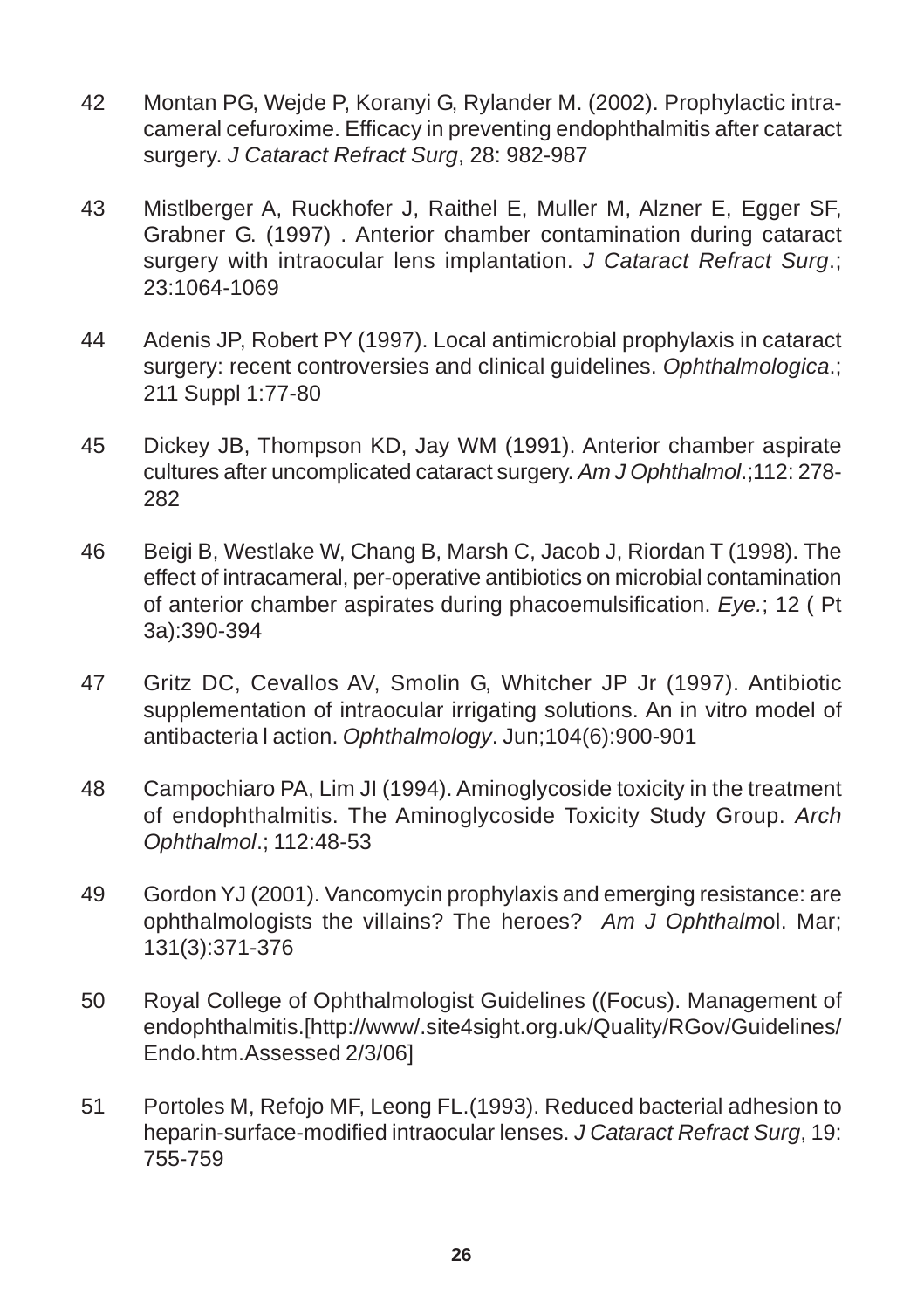- 52 Manners TD, Turner DP, Galloway PH, Glenn AM (1997). Heparinised intraocular infusion and bacterial contamination in cataract. Br J Ophthalmol. Nov;81(11):949-952
- 53 Endophthalmitis Vitrectomy Study Group (1995). Results of the Endophthalmitis Vitrectomy Study. A randomized trial of immediate vitrectomy and of intravenous antibiotics for the treatment of postoperative endophthalmitis. Arch Ophthalmol,; 113:1479-1496
- 54 Wisniewski St. R, Capone A, Kelsey SF, Groer-Fitzgerald S, Lambert HM, Doft BH (2000). Characteristics after cataract extraction or secondary lens implantation among patients screened for the endophthalmitis vitrectomy study. Ophthalmol, 107: 1274-1282
- 55 Narang S, Gupta A, Gupta V, Dogra MR, Ram J, Pandav SS, Chakrabarti A. (2001). Fungal endophthalmitis following cataract surgery: clinical presentation, microbiological spectrum and outcome. Am J Ophthalmol, 132:609-617
- 56 Aldave A.J, Stein JD, Deramo JD, Shah GK, Fisher DH, Maguire JL (1994). Treatment strategies for post-operative Propionibacterium acne endophthalmitis. Ophthalmology, 106: 2395-2401
- 57 Clark WL, Kaiser PK, Flyn HW Jr, Belfor A, MillerD, Meisler DM et .al (1999). Treatment strategies and visual acuity outcomes in chronic postoperative propionebacterium acnes endophthalmitis. Ophthalmology, 106:1665-1670
- 58 Lohmann C.P, Linde HJ, Reischi U (2000). Improved detection for microorganisms by polymerase chain reaction un delayed endophthalmitis after cataract surgery. Ophthalmology; 107: 1047-1052
- 59 Han DP, Wisniewski SR, Kelsey SF, Doft BH, Barza M, Pavan PR (1999). Microbiologic yield and complication rates of vitreous needle aspiration versus mechanized vitreous biopsy in the Endophthalmitis Vitrectomy Study. Retina; 19(2):98-102
- 60 Han DP, Wisniewski SR, Wilson LA, Barza M, Vine AK, Doft BH, Kelsey SF (1996). Spectrum and susceptibilities of microbiologic isolates in the Endophthalmitis Vitrectomy Study. Am J Ophthalmol, 122 (1):1-17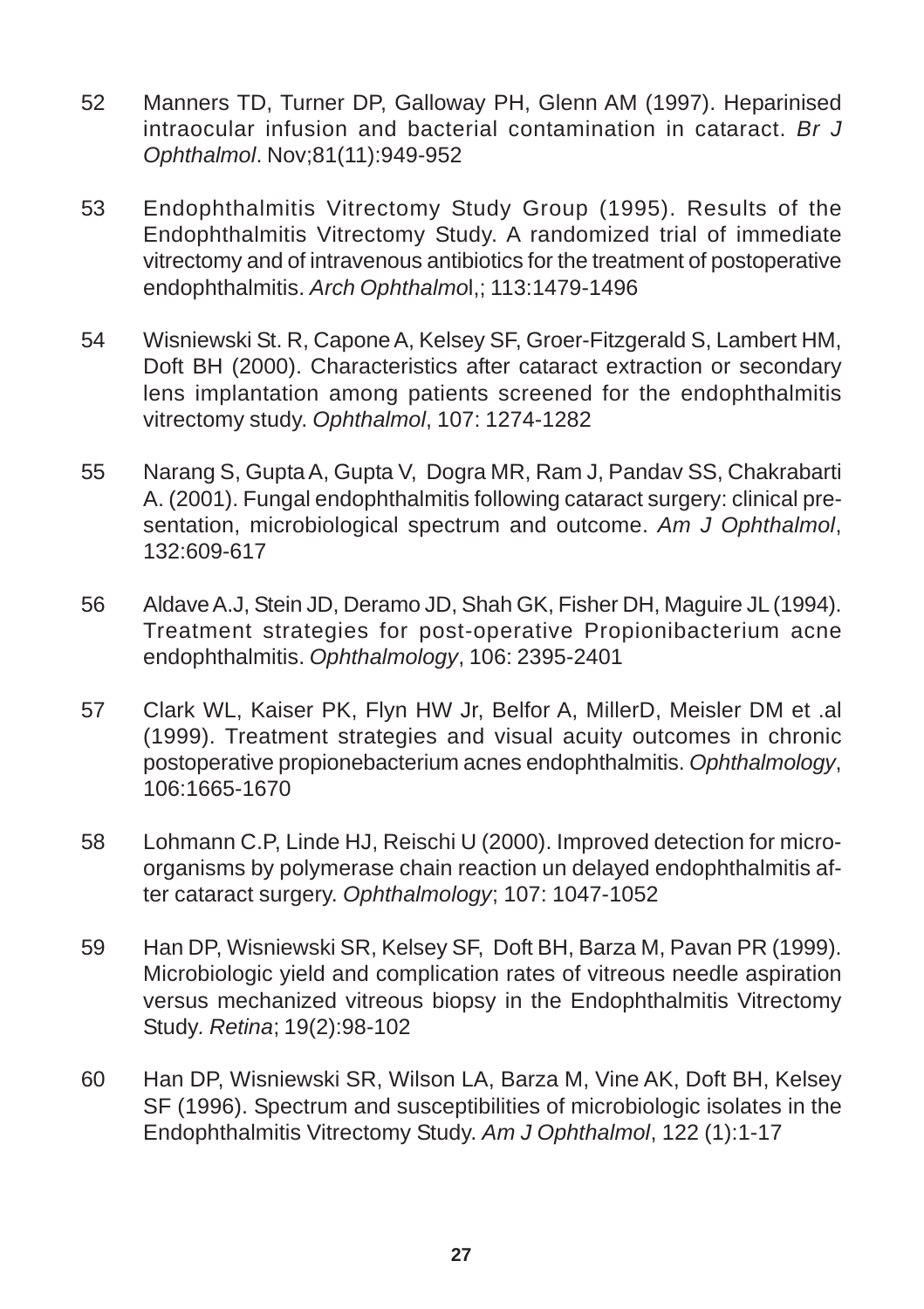- 61 Kwok A.K, Hui M, Pang CP, Chan RC, Cheung SW, Yip CM, Lam DS, Cheng (2002). An in vitro study of ceftazidine and vancomycin concentrations in various fluid media: implications for use in treating endophthalmitis. Invest Ophthalmol Vis Sci 43; 1182-1188
- 62 Roth DB, Flynn HW Jr (1997). Antibiotic selection in the treatment of endophthalmitis: the significance of drug combinations and synergy. Surv Ophthalmol. Mar-Apr;41(5):395-401
- 63 Das T, Jalali S, Gothwal VK, Sharma S, Naduvilath TJ (1999). Intravitreal dexamethasone in exogenous bacterial endophthalmitis: results if a prospective randomised study. Br J Ophthalmol; 83: 1050-1055
- 64 Shah GK, Stein JD, Sharma S (2000). Visual outcomes following the use of intravitreal steroids in the treatment of postoperative endophthalmitis. Ophthalmology, 107(3): 486-489
- 65 Guidelines for Management of Presumed Bacterial Endophthalmitis at Moorfields Eye Hospital (2005). ( Moorfields Eye Hospital protocol).
- 66 Pellergrino FA, Wainberg P, Schalaen A, Ortega C, Bohorquez P, Bartucci F (2005). Oral clarithromycin as a treatment option in chronic postoperative endophthalmitis. Arch Soc Esp Oftalmol., 80(6), 339-344
- 67 Okhravi N, Guest S, Matheson MM, Kees F, Ficker LA, Tuft SJ, Lightman S(2000). Assessment of effect of oral clarithromycin on visual outcome following presumed bacterial endophthalmitis. Current Eye Res., 21(3), 691-702
- 68 Yagci R, Oflu Y, Dincel A, Kaya E, Yagci S, Bayar B, Duman S, Bozkurt A (2006). Penetration of second-, third-, and fourth-generation topical fluoroquinolone into aqueous and vitreous humour in a rabbit endophthalmitis model. Eye. May 26
- 69 Hariprasad SM, Shah GK, Mieler WF, Feiner L, Blinder KJ, Holekamp NM, Gao H, Prince RA (2006). Vitreous and aqueous penetration of orally administered moxifloxacin in humans. Arch Ophthalmol. Feb;124(2):178- 182
- 70 Kamei M, Nous M, Lewis H. (2000). Tissue Plasminogen activator in the treatment of vitreretinal diseases. Sermin Ophthalmol., 15(1),pp 44-50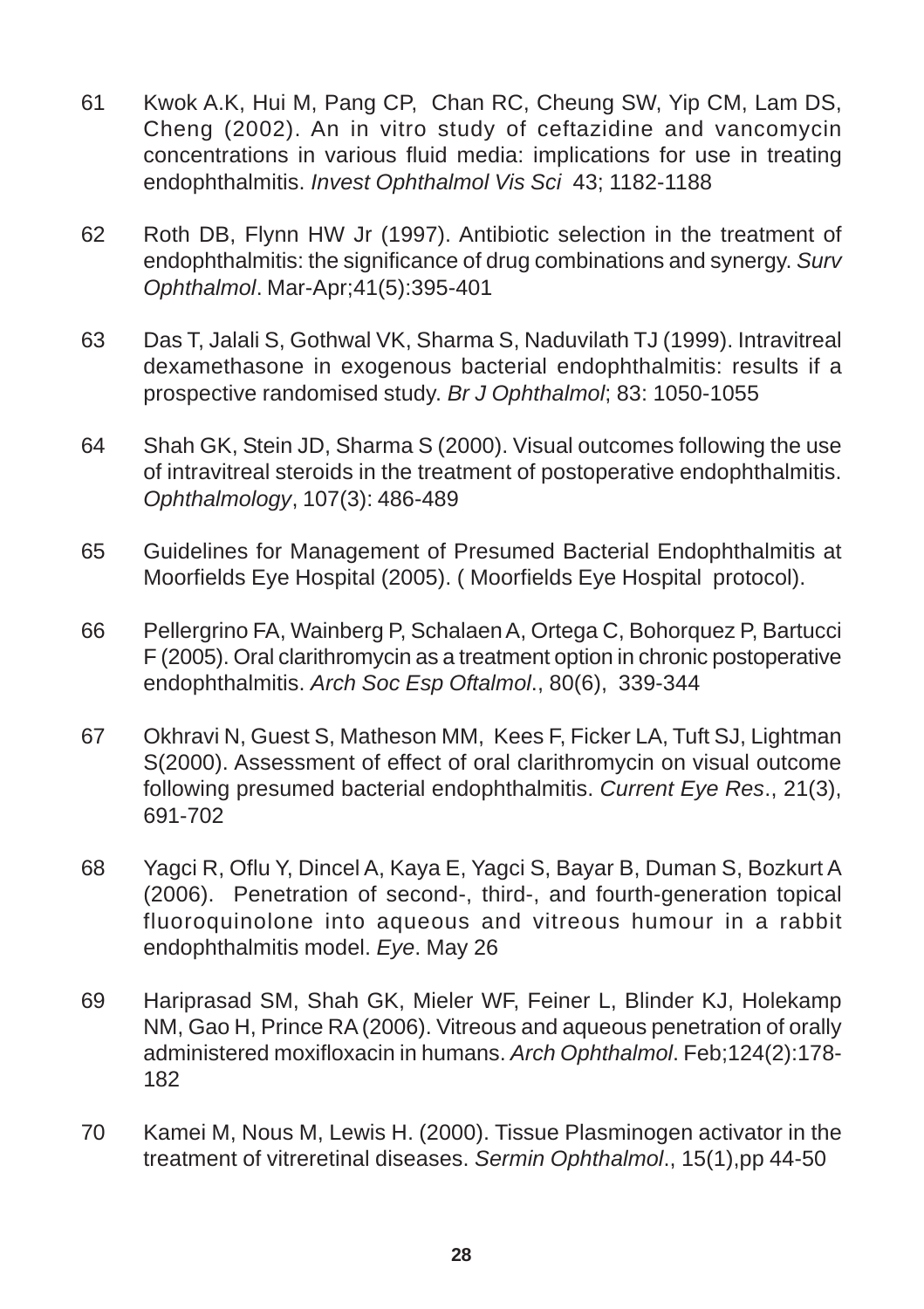- 71 Ryan EH, Mizener JB (1993). Tissue plasminogen activator and Staphylococcus epidermidis endophthalmitis. Arch Ophthalmol. Aug;111(8):1117-1122
- 72 Baziuk N, Fang T, Peyman GA, Gremillion CM Jr (1991). Intravitreal recombinant tissue plasminogen activator in the treatment of experimentally induced bacterial endophthalmitis. Int Ophthalmol. Mar;15(2):79-86
- 73 Doft BH, Barza M (1996). Optimal management of postoperative endophthalmitis and results of the Endophthalmitis Vitrectomy Study. Jun;7(3):84-94
- 74 Hanscom TA. (2004). Postoperative endophthalmitis. Clin Infect Dis., 38(4), pp 542-546
- 75 Kaynak S, Oner FH, Kocak N, Cingil G (2004). Surgical management of postoperative endophthalmitis: comparison of 2 techniques. J Cataract Refract Surg. Aug;30(8):1612
- 76 Okhravi N, Towler HM, Hykin P, Matheson M, Lightman S (1997). Assessment of a standard treatment protocol on visual outcome following presumed bacterial endophthalmitis. Br J Ophthalmol. Sep;81(9):719-725
- 77 Guidelines for Management of Presumed Metastatic Fungal Endophthalmitis at Moorfields Eye Hospital (2004). Clinical Governance and Audit Department, Moorfields Eye Hospital.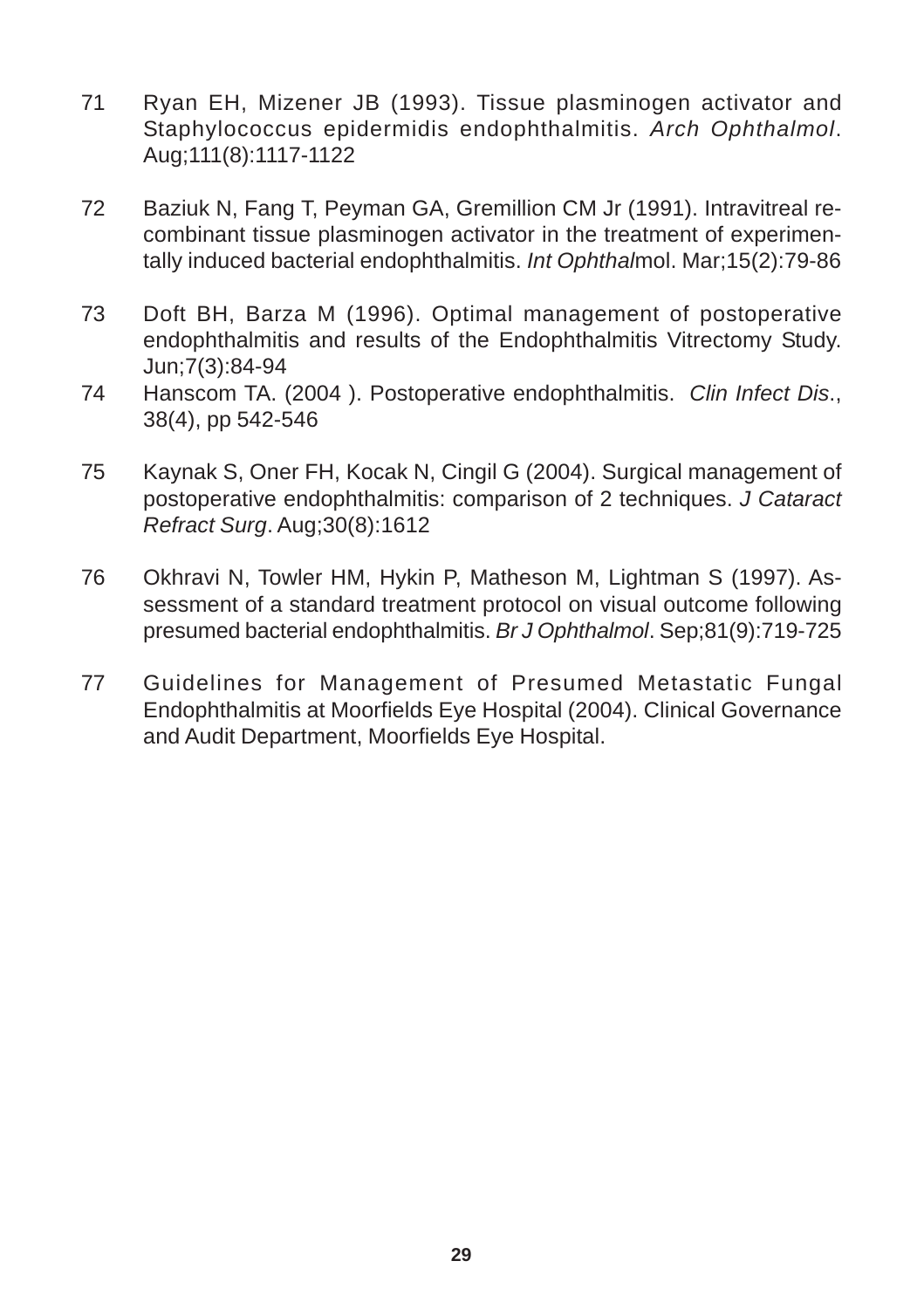# **ACKNOWLEDGEMENTS**

The committee of this guideline would like to express their gratitude and appreciation to the following for their contribution:

- $\triangleright$  Panel of external reviewers who reviewed the draft.
- **EXEC** Technical Advisory Committee for Clinical Practice Guidelines for their valuable input and feedback.
- $\triangleright$  CPG Secretariat, particularly Datin Dr Rugayah Bakri, Head of Health Technology Assessment Unit, and Ms Hanita Muhsin, Nursing Manager, Medical Development Division, Ministry of Health Malaysia.

# **DISCLOSURE STATEMENT**

The panel members have no potential conflict of interest to disclose.

# **SOURCES OF FUNDING**

The development of the CPG on Management of Post-operative Infectious Endophthalmitis was supported financially in its entirety by the Ministry of Health Malaysia and was developed without any involvement of the pharmaceutical industry.